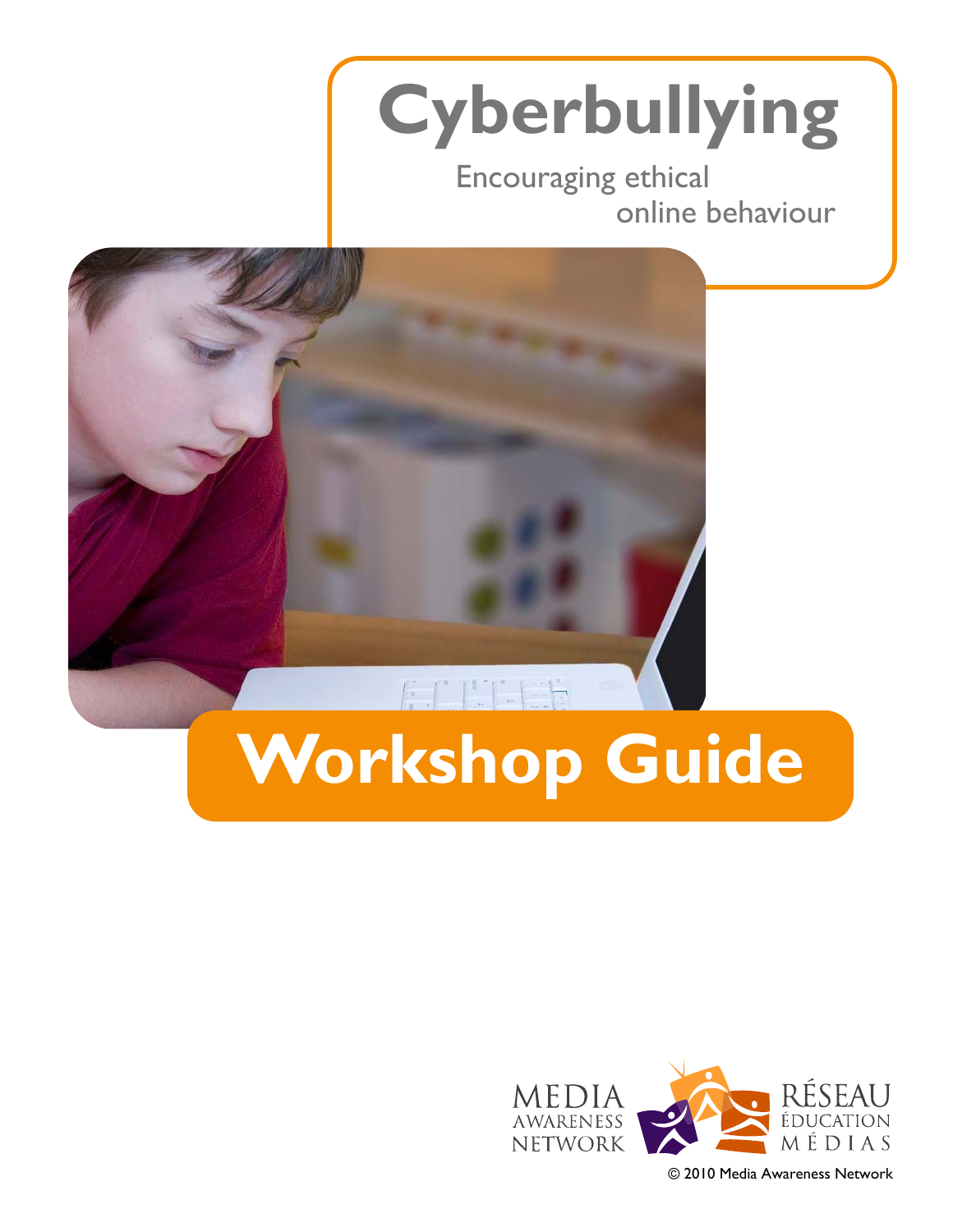

### **Table of Contents**

| Preparation                                           | 3            |
|-------------------------------------------------------|--------------|
| Recommended Background Reading                        | 3            |
| <b>Additional Preparation</b>                         | 3            |
|                                                       |              |
| The Workshop                                          | 4            |
| <b>Pre-Presentation Discussion</b>                    | 4            |
| The Slide Presentation                                | 4            |
| <b>Post-Presentation Activities</b>                   | 5            |
| <b>Extension Activities</b>                           | 6            |
| <b>Tips for Facilitators</b>                          | 9            |
| <b>Handouts</b>                                       | $\mathbf{H}$ |
| Cyberbullying Webography                              |              |
| <b>Cyberbullying Questionnaire</b>                    |              |
| Cyberbullying Backgrounder                            |              |
| Cyberbullying School Response: Proactive and Reactive |              |
| Tracking and Recording Cyberbullying                  |              |
| Taking Action on Cyberbullying                        |              |
| Four Steps to Stop Cyberbullying                      |              |

Classroom Resources to Counter Cyberbullying

About Media Awareness Network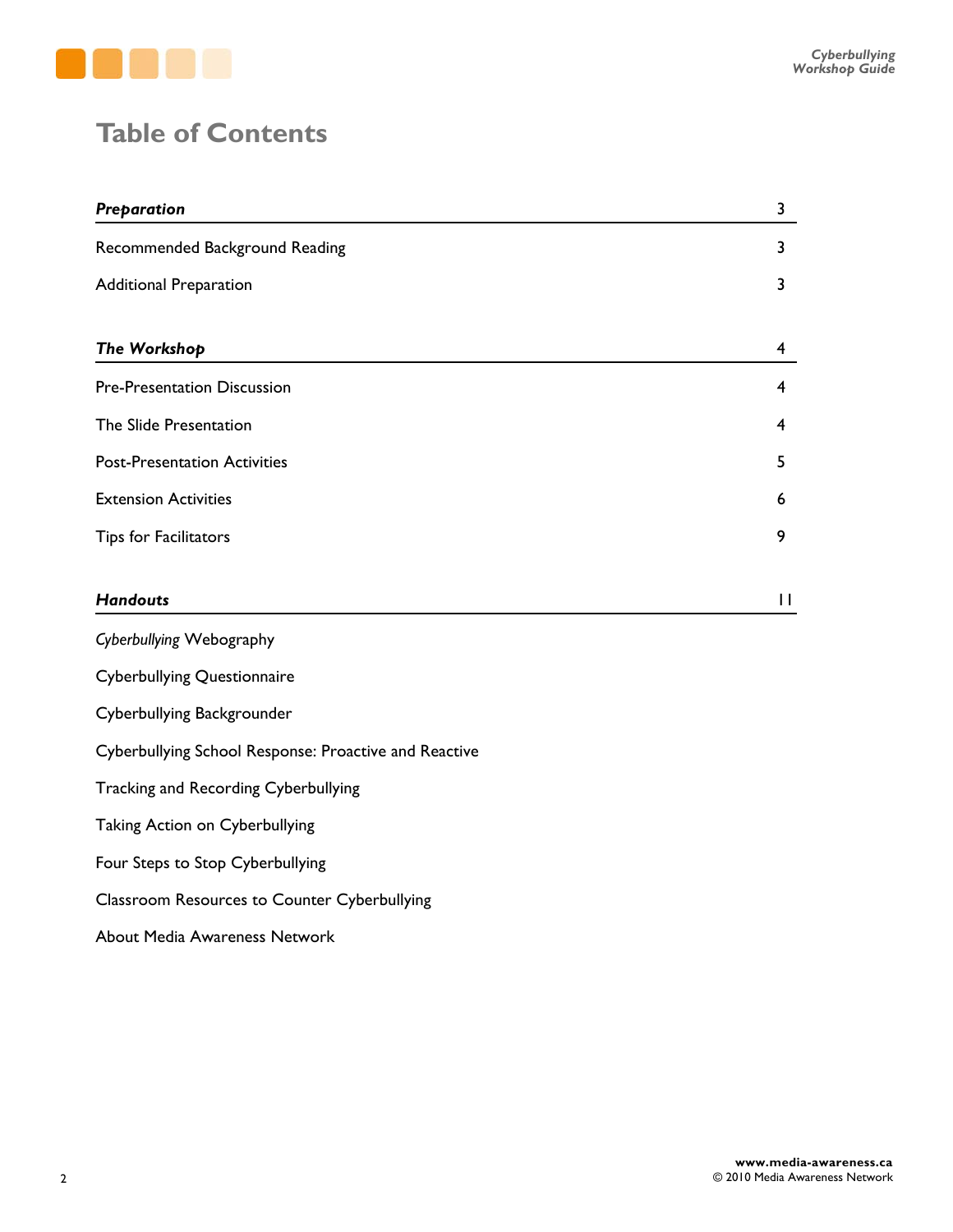

### *Cyberbullying: Encouraging ethical online behaviour*  **Workshop Guide**

The Media Awareness Network has created this guide to support the *Cyberbullying* PowerPoint slide presentation. The guide includes tips for the workshop presenter, links to essential background reading online, pre-and post-presentation activities and supporting handouts.

### *Preparation*

### **Recommended Background Reading**

- x *Tips for Facilitators* (page 9)
- On the Media Awareness Network Web site:
	- The *Safe Passage* section in *For Teachers:* (for background information on the online communication tools kids use) [http://www.media-awareness.ca/english/teachers/wa\\_teachers/safe\\_passage\\_teachers/index.cfm](http://www.media-awareness.ca/english/teachers/wa_teachers/safe_passage_teachers/index.cfm)
	- *Young Canadians in a Wired World*  Phase II research: <http://www.media-awareness.ca/english/research/YCWW/phaseII/index.cfm>
	- *Know the Risks Challenging Cyberbullying:*  [http://www.media-awareness.ca/english/teachers/wa\\_teachers/safe\\_passage\\_teachers/risks\\_bullying.cfm](http://www.media-awareness.ca/english/teachers/wa_teachers/safe_passage_teachers/risks_bullying.cfm)
	- *Addressing the New Face of Bullying: Teaching Young People to Think Critically and Act Ethically Online*  [http://www.medialiteracyweek.ca/en/press\\_articles08\\_cyberbullying.htm](http://www.medialiteracyweek.ca/en/press_articles08_cyberbullying.htm)

### **Additional Preparation**

We recommend using the *Cyberbullying Webography* to visit the sites referred to in this presentation. This will enable you to confirm the currency of the information in this workshop, and will increase your depth of knowledge about the issues presented. However, because the Internet is changing constantly, we cannot guarantee that all the sites listed will still be there.

Print and photocopy any supporting handouts needed for this workshop, found at the end of this guide.

- x Cyberbullying *Webography*
- x *Cyberbullying Questionnaire*
- x *Cyberbullying Backgrounder*
- x *Cyberbullying School Response: Proactive and Reactive*
- x *Tracking and Recording Cyberbullying*
- x *Taking Action on Cyberbullying*
- x *Four Steps to Stop Cyberbullying*
- x *Classroom Resources to Counter Cyberbullying*
- x *About Media Awareness Network*

To promote a *Cyberbullying* workshop for parents, you can send home the handout *Taking Action on Cyberbullying* in your school newsletter. This handout will get parents thinking about kids' online activities, and, hopefully will increase the turnout to your workshop.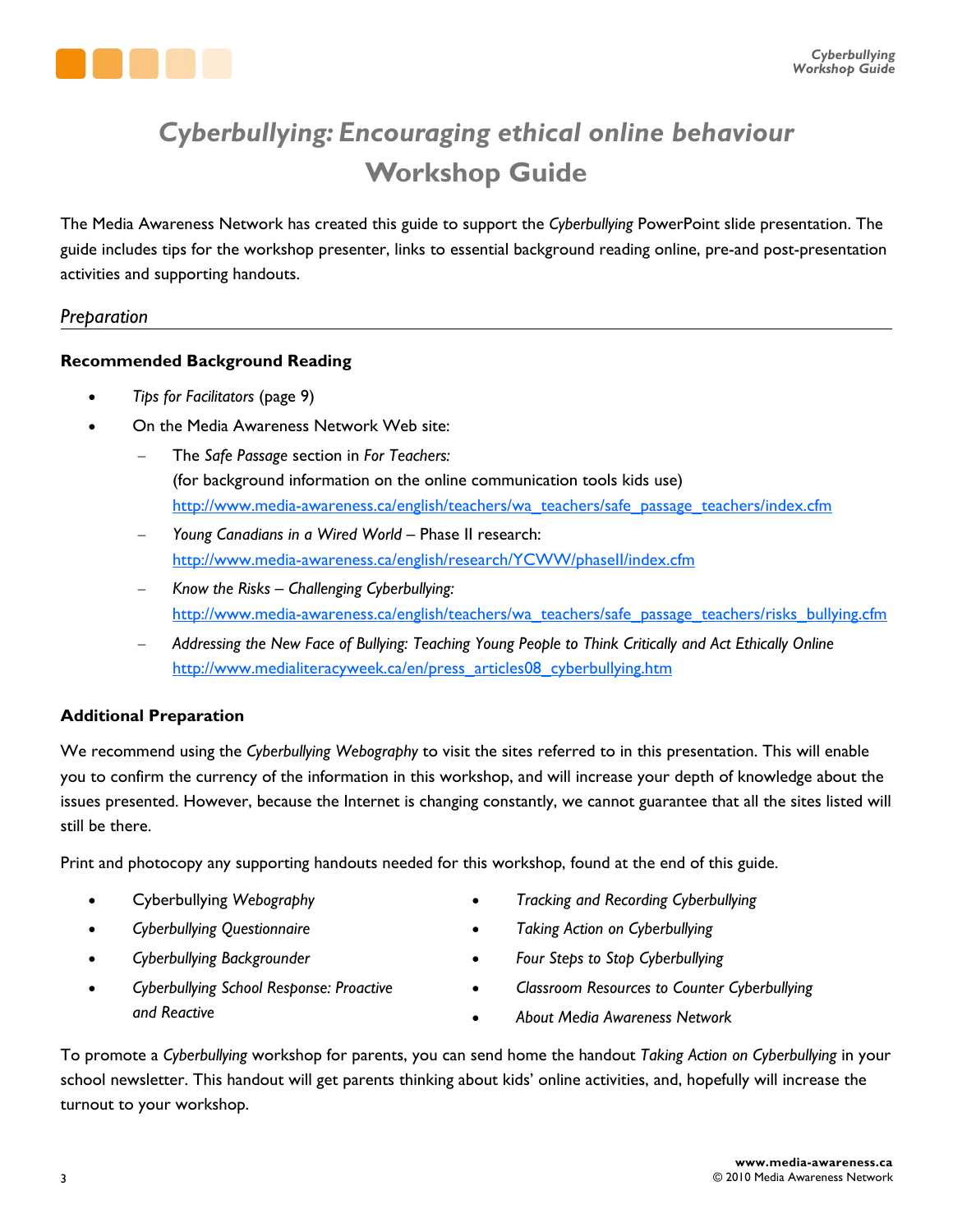

### *The Workshop*

### **Pre-Presentation Discussion (5 - 10 minutes)**

Having a short discussion with participants before the presentation will help the facilitator understand why people have come to the workshop, what concerns they have and what they hope to gain by being there.

- Ask participants to fill out the questionnaire on cyberbullying (included among the handouts in this guide).
- Once that has been done, share and record on a blackboard or flip chart the answers to questions one through eight (the final three questions will be dealt with after the presentation). Use these to develop a general overview of participants' experiences with cyberbullying, and suggest that participants compare that overview to the Canadian statistics that will be given in the presentation.
- After having collected responses to question eight, write the following statement on the board: *"If bullying happens at home, parents should deal with it; if it happens at school it's the school's responsibility."*
- Ask participants :
	- Does your school (or your children's school) policy towards cyberbullying agree with this statement?
	- Do you agree with this statement?

Let participants discuss this topic for about ten minutes, recording the arguments they make on either side of the issue. Finish by saying that you will return to these points after the presentation.

### **The Slide Presentation**

The *Cyberbullying* presentation contains 40 slides, accompanied by speaking notes. **These notes do not have to be read verbatim; they are intended as a guide for the presenter.** It takes approximately 25-30 minutes to present the material. The Licence Agreement restricts users from editing the PowerPoint slide show, but you may skip over slides during your presentation to reduce the total length. To do this, simply right-click on your screen while you're in the "Slide Show" view; click on "Go"; and then select the slide number you wish to advance to.

Refer participants to the handouts, and explain that a *Webography* of all the sites mentioned in the presentation (complete with Web addresses) is included.

Explain to workshop participants that you will be covering a lot of material in the presentation. If time is tight, request that they save their questions until the end. If time permits, though, participants should feel free to stop you at any time to ask questions or share anecdotes. The active involvement of workshop participants will make the experience more valuable for everyone.

**Remember to distribute photocopies of the** *Webography* **and any other handouts you intend to use prior to your presentation.**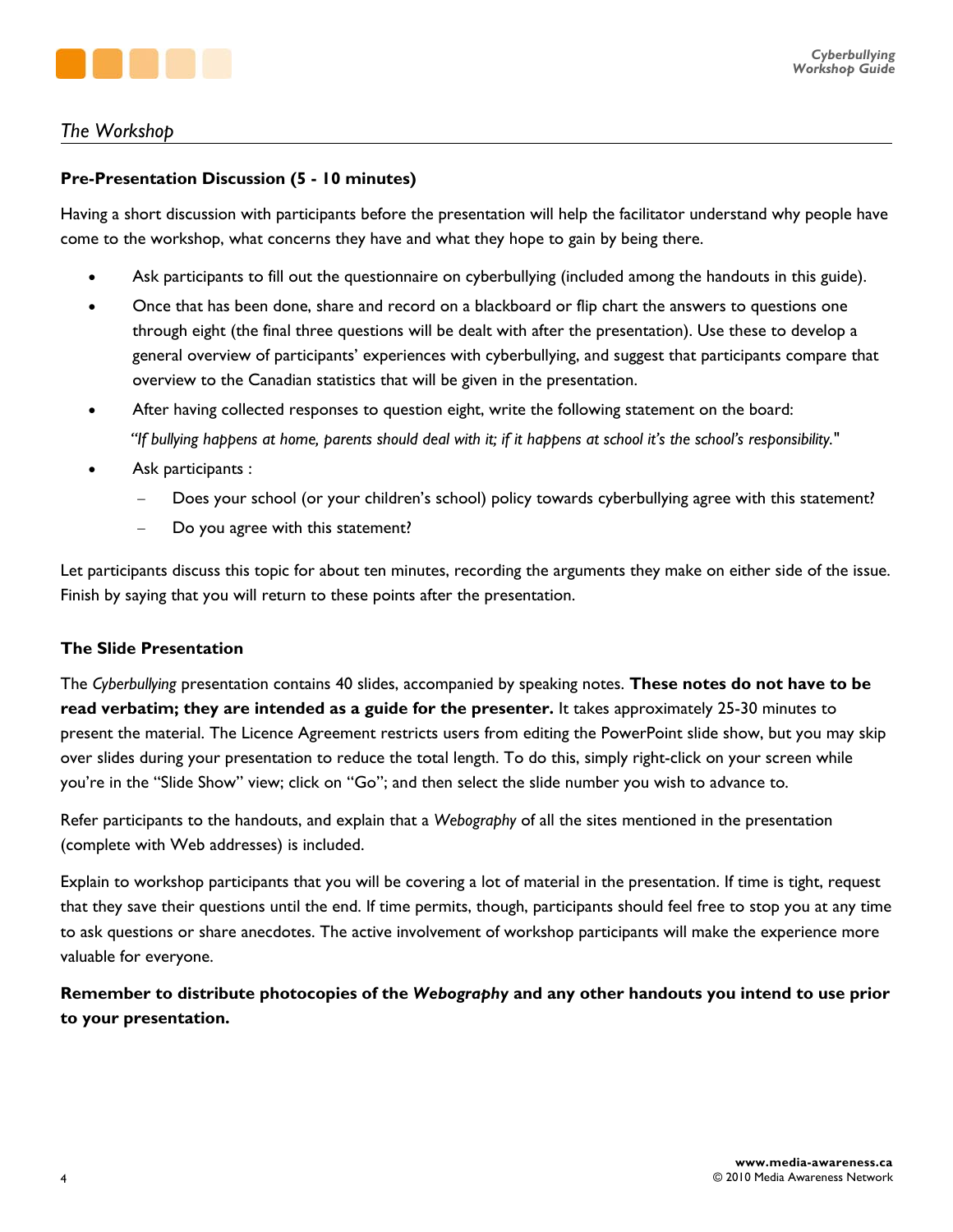

### **Post-Presentation Activities**

### **i) Guided Discussion**

Ask participants:

- Now that you know more about the dynamics of cyberbullying and the effects it can have on youth, let's take another look at the points that came up in our earlier discussion on whether it was the responsibility of the school or the family. Question seven is based on the fact that, generally, cyberbullying relationships begin at school. Use this question to lead participants to an understanding that all parties must cooperate to deal with this problem.
- Let's look at how cyberbullying was addressed in the case(s) you referred to in the questionnaire. Have participants share their answers to the ten last questions. Questions nine and ten deal with reactions to cyberbullying and question eleven is about prevention.
- In light of what you've learned about cyberbullying, how do you think cyberbullying cases should best be dealt with (either at school or in the home)? Who should be notified? Who should be involved (The target? The perpetrator? Others?) Should the incident be kept private or made public? If the latter, should all details of the case be given out?
- What strategies can you imagine putting in place in your class, your school or at home to prevent cyberbullying? (You can suggest using the handouts as tools in an informational campaign.)

### **ii) Activities with a Computer**

### **Testing Different Ways of Collecting and/or Tracking Information**

When cyberbullying occurs, we should record as much information as possible in both hard copy and digital forms. Here are ways to either set up your programs to log correspondences or extract additional information in cases of harassment. (This information is also available in the *Tracking and Recording Cyberbullying* handout.)

### a) **E-mail Headers**

If harassment occurs through e-mail, messages can be traced and used as evidence. E-mail headers contain information that will enable an Internet service provider (ISP) to trace the sender.

- x To view entire headers in Hotmail, sign in to your account, click on *Options* and click on *Mail* for mail options. Click on *Mail Display Headings* and select *Advanced* under the sub-heading *Message Headers* to set the headers to read all of the header information.
- To display header information in Microsoft Outlook, double-click on the e-mail to open it, click on *View* and select *Options*. The *Message Options* window opens and at the bottom of the window, under the sub-heading *Internet Headers,* appears all the information that will enable an ISP to trace the sender.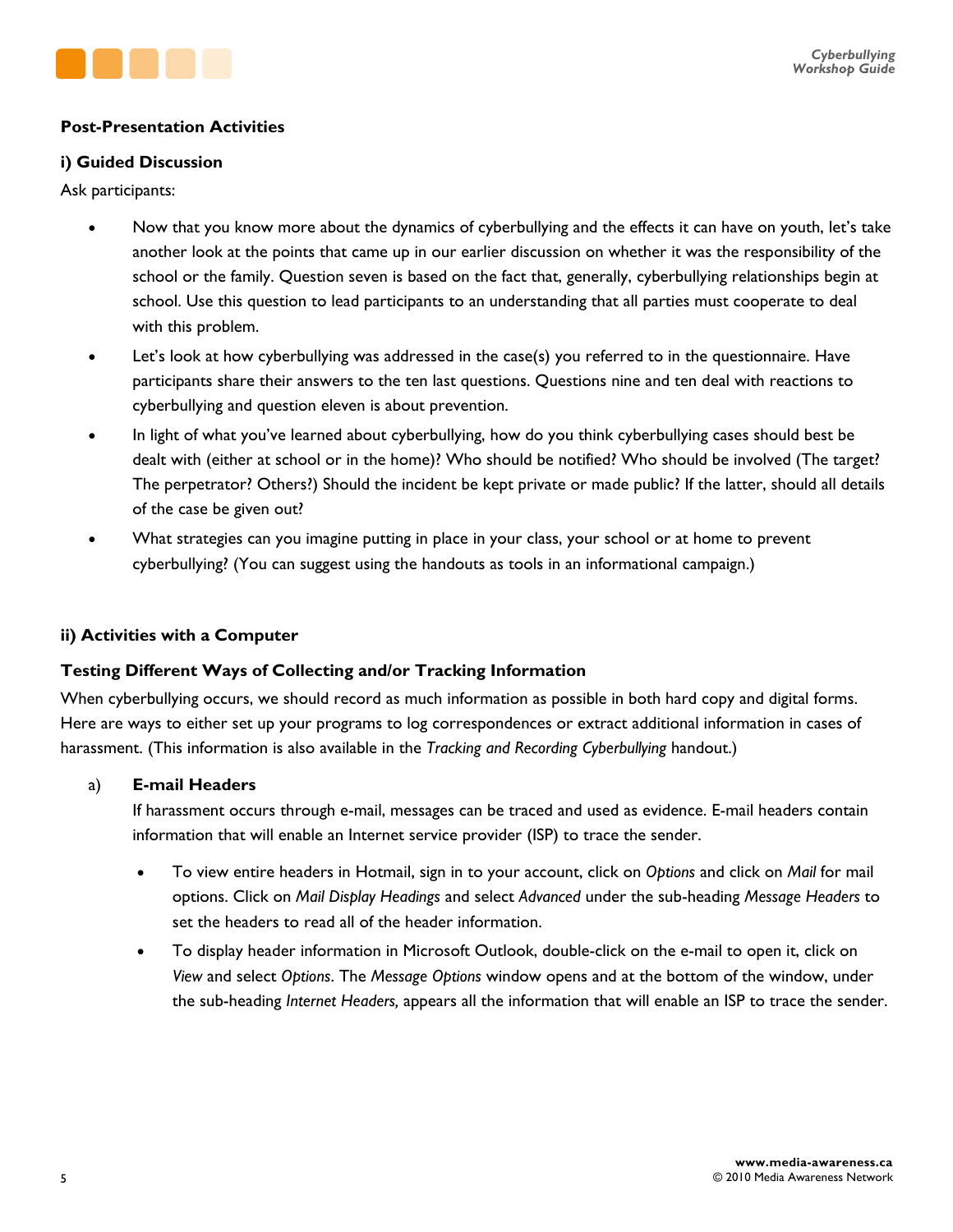

#### b) **Instant Messenger**

(Note: You will need a computer with MSN Messenger installed for this activity.)

A good strategy with MSN Messenger is to set up the preferences so the software will keep a record of all conversations. To set this option, open the application, pull down the *Tools* menu and click on *Options*.

Click on the *Messages* tab*.* To ensure that "Chat Logs" are being saved, click the box that says *Automatically keep a record of my conversations* under *Message History*. The default location to access these files is usually: C:\My Documents\My Chat Logs.

#### c) **Screen Grabs**

To capture an image, such as harassment in the form of a Web site or on a message board, perform a screen grab. A screen grab is essentially a photograph of what is displayed on your monitor.

- x On a PC platform, press the *Print Screen* key on your keyboard (on most keyboards this is an *Alt*  function so you will need to press the *Alt* key as well). Next, open any photo-editing application, such as Paint, which is included with all computers running Windows. Perform a *paste* and save your file. Screen grabs can also be pasted into other Microsoft Office programs such as Word or Outlook.
- x On a Mac platform, press (in unison) the keys *Shift*, *Apple* and *3* on your keyboard. The screen grab is saved on your desktop as an image file that can be viewed in any image viewer.

### **Extension Activities for Teachers**

### a) **Mentoring Program**

Establish a peer-mentoring program at your school to encourage ethical and responsible Internet use. This is an ideal way to encourage mentoring and leadership skills, because young people are the experts when it comes to Internet technology.

### b) **Anti-Cyberbullying Campaign**

Challenge students to brainstorm ways they can create a campaign that promotes respect. Ideas can include a contest, a forum or an Anti-Cyberbullying Day at school. Students can also produce materials to promote their campaign, such as posters, brochures or a Web site.

### c) **Creating a Student Play**

Help students create a play on the topic of cyberbullying. Productions can explore such themes as: ways to promote a healthy community of respect and inclusion; what to do if someone is cyberbullied; or conflict resolution skills. See if it can be arranged for the students to perform the play for the younger grades in their school.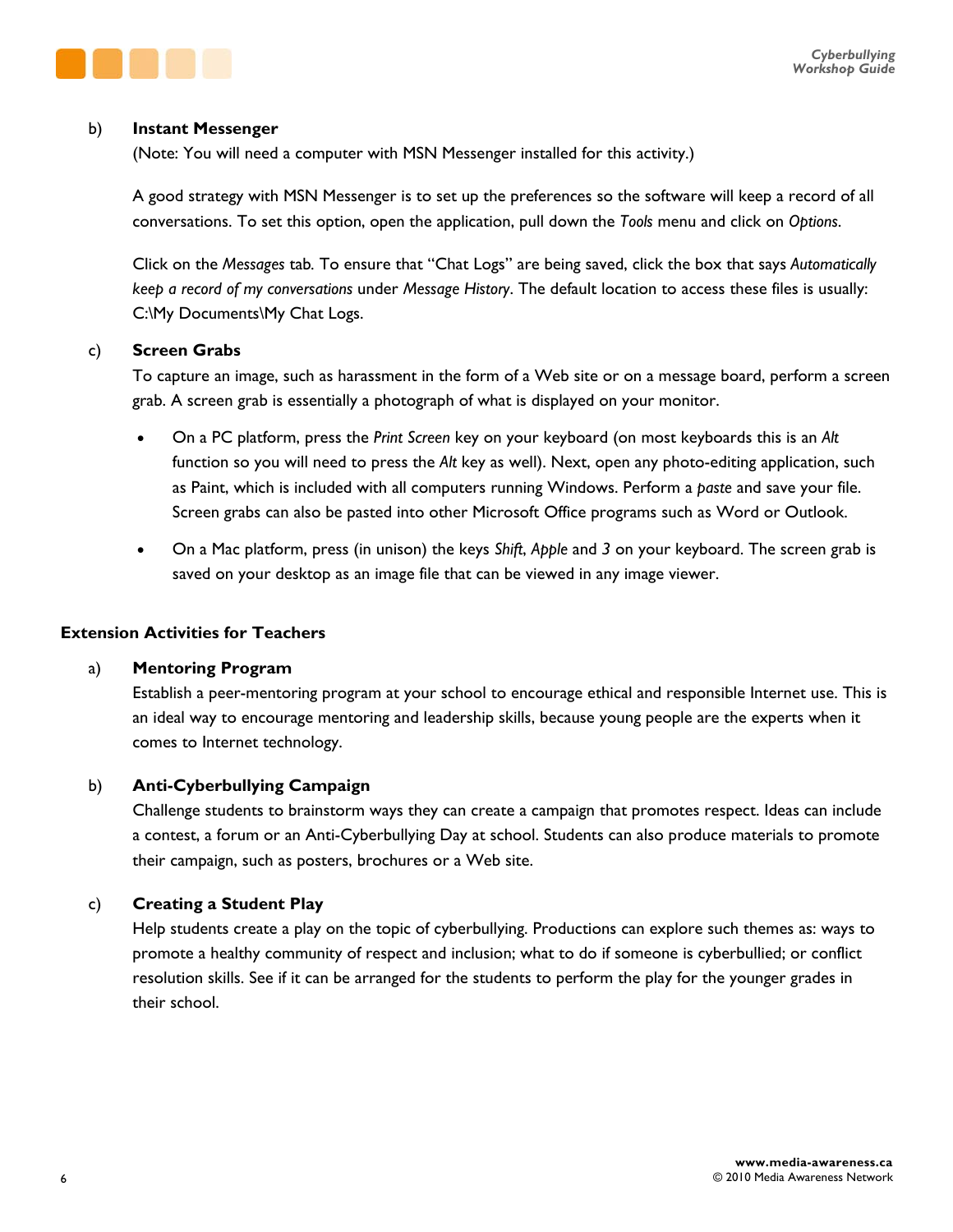

### d) **Classroom Survey**

Have your students participate in an anonymous survey on the topics of student Internet use and cyberbullying. Have students compare the information they collect with the cyberbullying statistics below:

- One third of teens (32%) report being bullied online
- Almost one-third of students report being harassed online because of their appearance, their ability, or being labeled gay or lesbian
- 81% say cyberbullying is worse now than the year before

Cyberbullying can take the form of:

- $\bullet$  Insults (27%)
- Spreading rumours (22%)
- $\bullet$  Identity spoofing using someone else's e-mail account to send an insulting message or use someone else's name to create a false social networking profile (18%)
- **•** Sending a threatening e-mail, instant messaging (IM) or text message (11%)

For more statistics, refer to:

*Young Canadians in a Wired World* – Phase II, Student Survey: <http://www.media-awareness.ca/english/research/YCWW/phaseII/students.cfm>

*Cyber Bullying Survey*, F. Mishna, Faculty of Social Work, University of Toronto, June 2008.

### e) **Use Lessons from the Media Awareness Network's** *Lesson Library*

The *Lesson Library* features more than 200 free, copyright-cleared, classroom-ready lessons and activities searchable by grade and/or topic and linked to provincial and territorial outcomes. Lessons from the library that can be applied to the topic of cyberbullying are:

*Introduction to Cyberbullying: Avatars and Identity* (Grades 5-6) [http://www.media-awareness.ca/english/resources/educational/lessons/elementary/cyber\\_bullying/](http://www.media-awareness.ca/english/resources/educational/lessons/elementary/cyber_bullying/cyberbullying_avatars.cfm) cyberbullying avatars.cfm

*Understanding Cyberbullying - Virtual vs. Physical Worlds* (Grades 7-8) [http://www.media-awareness.ca/english/resources/educational/lessons/secondary/cyber\\_bullying/](http://www.media-awareness.ca/english/resources/educational/lessons/secondary/cyber_bullying/cyberbullying_virtual.cfm) cyberbullying virtual.cfm

### *Cyberbullying and the Law* (Grades 7-8 and Grades 9-12)

[http://www.media-awareness.ca/english/resources/educational/lessons/secondary/cyber\\_bullying/](http://www.media-awareness.ca/english/resources/educational/lessons/secondary/cyber_bullying/cyberbullying_law1.cfm) cyberbullying\_law1.cfm

[http://www.media-awareness.ca/english/resources/educational/lessons/secondary/cyber\\_bullying/](http://www.media-awareness.ca/english/resources/educational/lessons/secondary/cyber_bullying/cyberbullying_law2.cfm) cyberbullying law2.cfm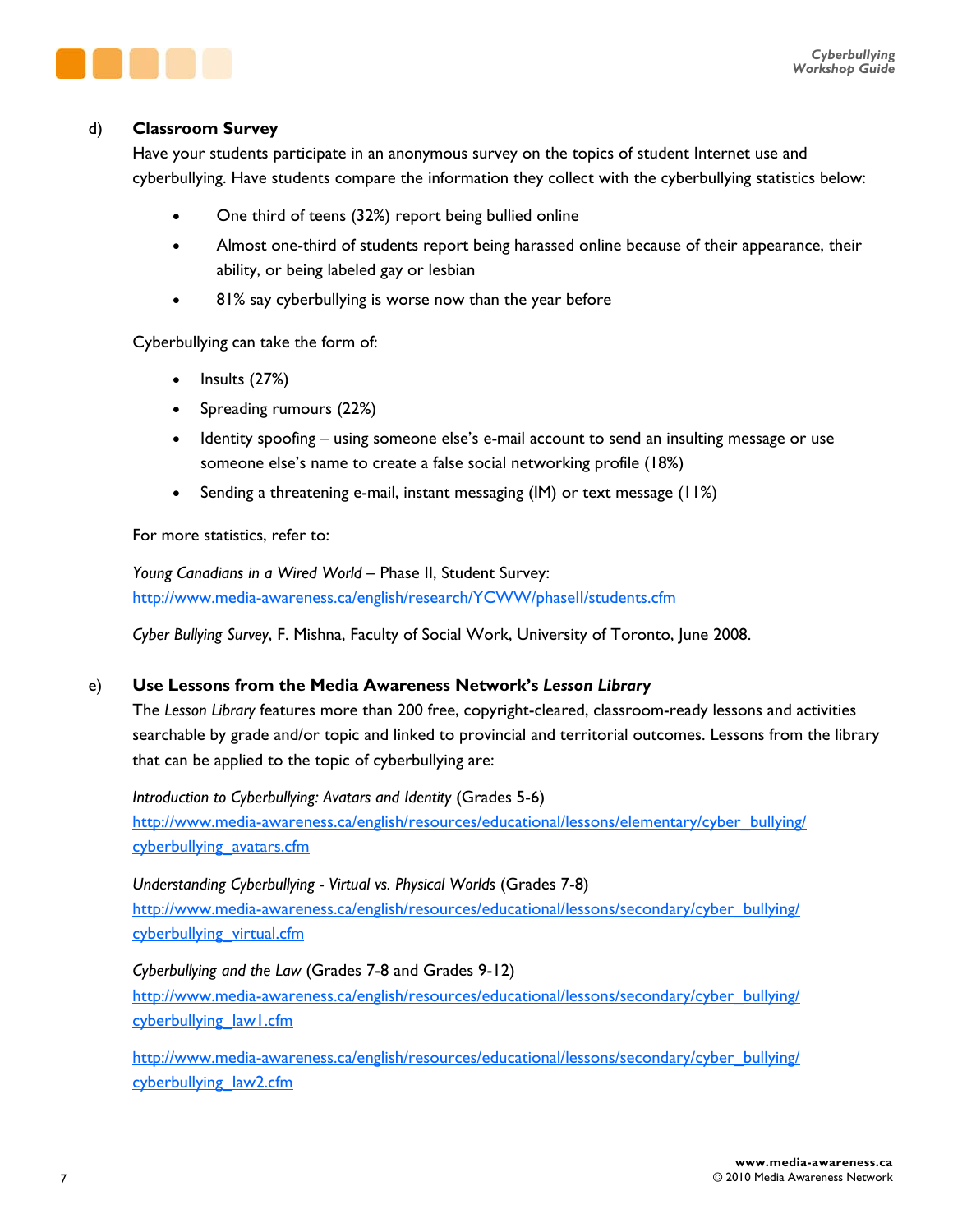

### *Cyberbullying and Civic Participation* (Grades 7-8)

[http://www.media-awareness.ca/english/resources/educational/lessons/secondary/cyber\\_bullying/](http://www.media-awareness.ca/english/resources/educational/lessons/secondary/cyber_bullying/cyberbullying_civic.cfm) cyberbullying civic.cfm

### *Promoting Ethical Behaviour Online* – *Our Values and Ethics* (Grades 7-9)

[http://www.media-awareness.ca/english/resources/educational/lessons/secondary/cyber\\_bullying/](http://www.media-awareness.ca/english/resources/educational/lessons/secondary/cyber_bullying/cyberbullying_behaviour.cfm) cyberbullying\_behaviour.cfm

### *Put Downs* (Grade 6)

[http://www.media-awareness.ca/english/resources/educational/lessons/elementary/television\\_radio/](http://www.media-awareness.ca/english/resources/educational/lessons/elementary/television_radio/put_downs.cfm) put\_downs.cfm

### *Free Speech Versus the Internet* (Grades 10-12)

[http://www.media-awareness.ca/english/resources/educational/lessons/secondary/online\\_hate/](http://www.media-awareness.ca/english/resources/educational/lessons/secondary/online_hate/free_speech_lesson.cfm) free speech lesson.cfm

### *Understanding Online Hate* (Grades 10-12)

[http://www.media-awareness.ca/english/resources/educational/lessons/secondary/online\\_hate/](http://www.media-awareness.ca/english/resources/educational/lessons/secondary/online_hate/understanding_hate_lesson.cfm) understanding hate lesson.cfm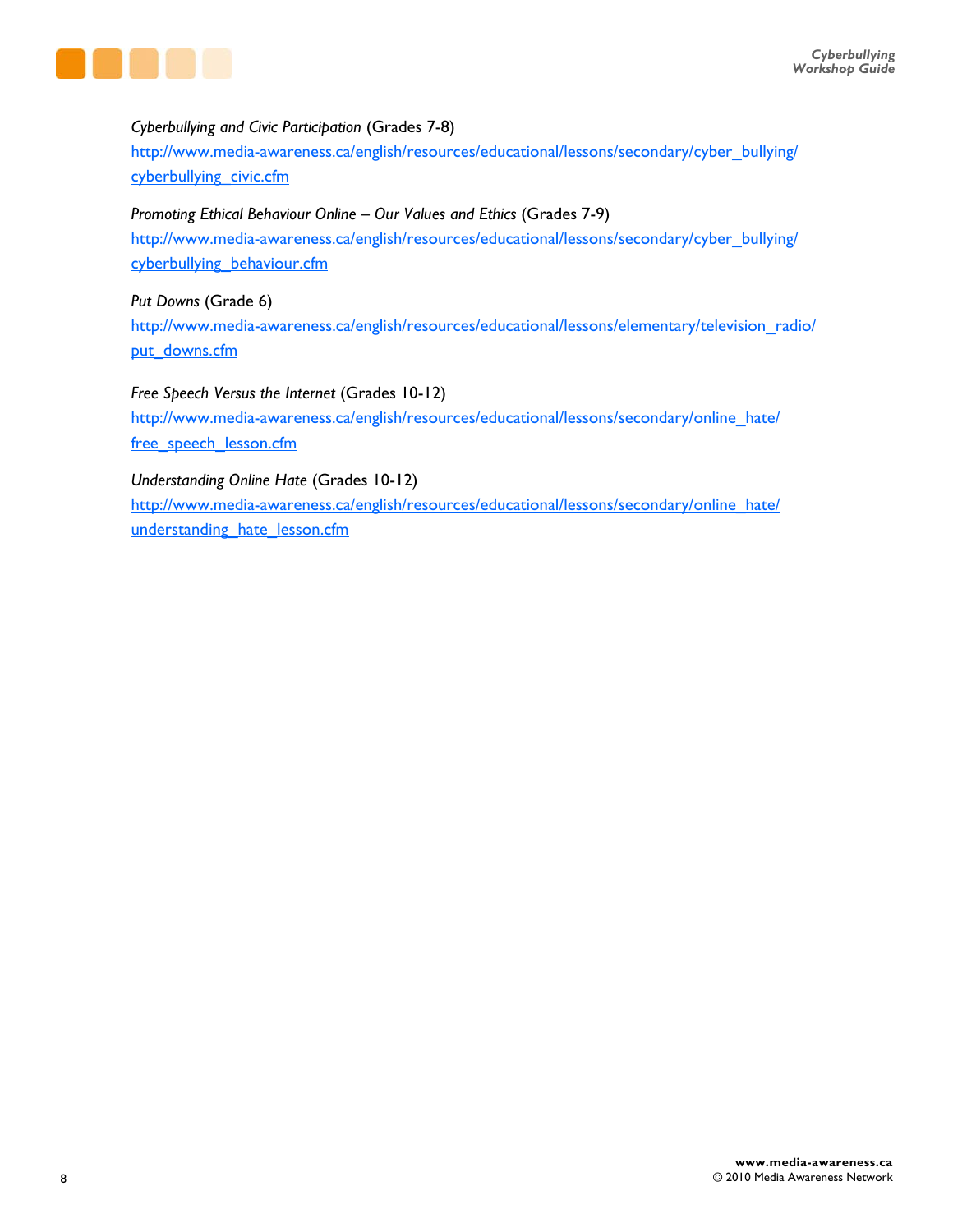

### **Web Awareness Workshops Tips for Facilitators**

Speaking to an audience can be challenging, even for experienced speakers, so here are some general tips and suggestions for giving presentations and workshops. Every presentation (and audience) is different, but if you keep these principles in mind, you'll be able to present your *Web Awareness* workshop in a confident and relaxed manner.

### *Before the Workshop*

### **1. Be Prepared**

- You can't prepare too much for a presentation. The more comfortable and familiar you are with the material, the more effective you will be as a workshop leader. Before your *Web Awareness* workshop, read all the background materials supplied and review the PowerPoint presentation speaking notes several times. Ideally, you want to internalize this information so that it becomes second nature to you.
- As you go through the presentation, envision how you will present it to your audience. Imagine any questions that might arise, and prepare your response to them. Talk with friends and colleagues. Examples or anecdotes are powerful speaking tools, and can be used to illustrate points you make in the presentation.
- Occasionally, the time allotted for a workshop may be suddenly shortened. Decide what slides you will omit from your presentation if this happens.

### **2. Take Charge of Workshop Arrangements**

- Be specific about equipment requests: LCD projector, screen equipment table, extension cords, and microphone, if necessary. (You will probably bring your own laptop.)
- Confirm all arrangements.
- Make sure you know how to operate the equipment, or have a "techie" on hand at all times.
- Set up well in advance, as things can go wrong especially when technology enters into the equation! Arrive a half-hour before the presentation – or even better, check out the room and try out the equipment the day before. Bring along a copy of your PowerPoint on a portable USB flash drive. That way, if something goes wrong with your computer, you can quickly transfer the presentation to another computer.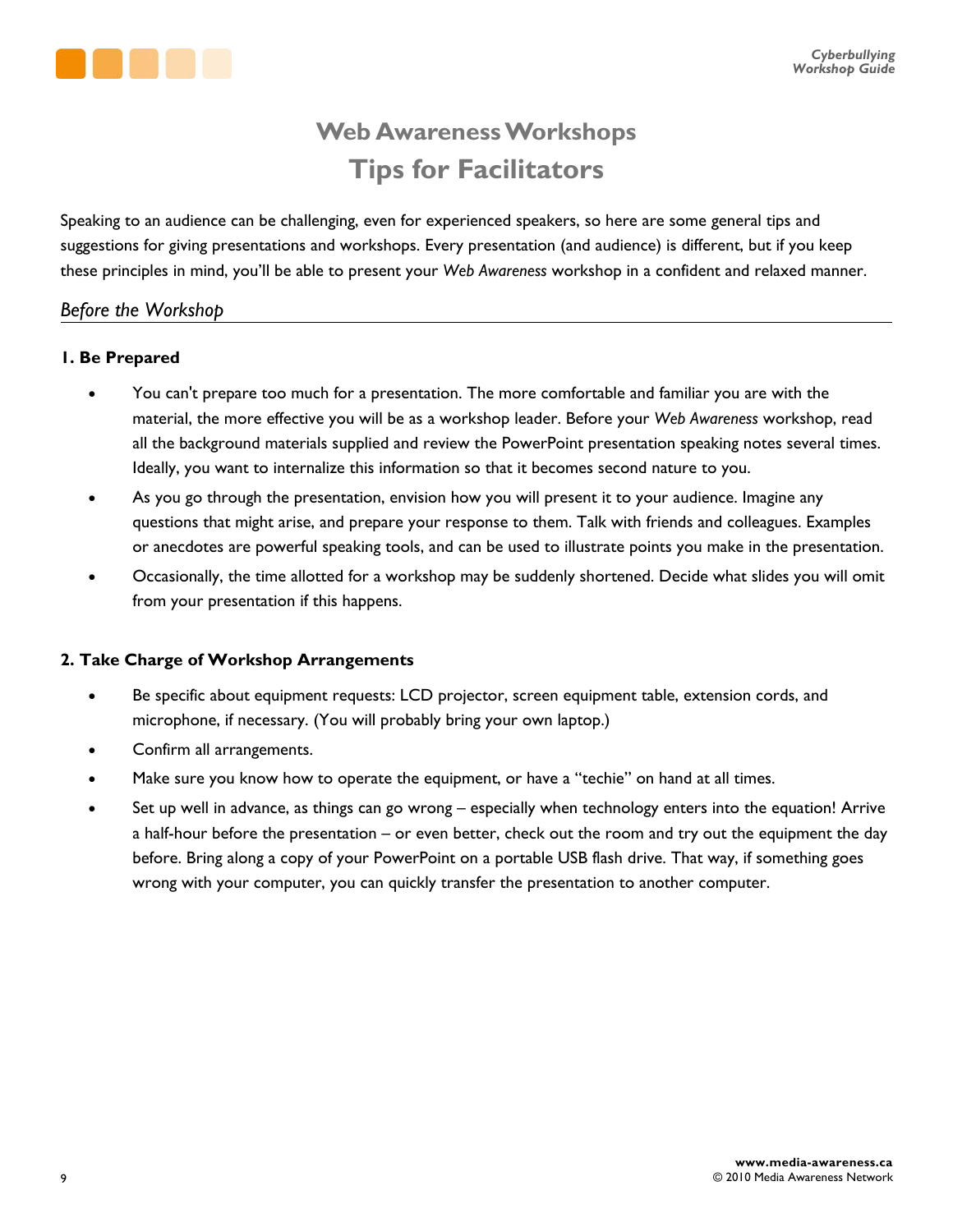

### **Making Your Presentation**

#### **Nervousness is Natural**

The people attending your session are there because they want to know more about children and the Internet. You don't have to have all the answers, and the PowerPoint presentations contain lots of valuable information. Set the tone right at the start. Smile and make eye contact with your audience. Make a light-hearted comment to set a relaxed tone. And make the point that when it comes to the Internet, everyone is on a steep learning curve.

### **Effective Public Speaking**

The best way to develop public speaking skills is to think of successful presentations that you have attended, and note what the presenter did to make them successful. Take some of these techniques and build them into your own presentation.

- Imagine success create a mental picture of yourself giving a successful presentation.
- Be positive and natural use a conversational tone when speaking to your audience. Vary your speed, pitch, and intensity when speaking, just as you would when talking to a friend. Don't try to be "the expert," just be yourself.
- Use humour often a few lighthearted comments can put both you and your audience at ease.
- Speak clearly stop and explain terms that may be unfamiliar to your audience. Anecdotes, examples, and analogies can be very helpful to clarify points.
- Involve workshop participants use the pre-workshop activities to break the ice with your audience.
- If time permits, pause frequently during your presentation to allow your listeners to ask questions.

### **Handling Questions**

Audience participation is an important component of the *Web Awareness* workshops. Questions from workshop participants can be handled in two ways:

- If time permits, you can encourage your audience to pose questions during the presentation. This is an effective way to ensure that participants understand the main points of your presentation, and to keep them involved. However, these interruptions can interfere with the flow of your presentation.
- A second option is to open the floor to questions after the presentation. Before you begin, tell your audience that you will answer any questions later. Encourage them to write down any questions that arise while you are speaking.

Sometimes, questions may be asked that you don't have the answers to. Should this happen, don't hesitate to toss the question back to audience members. Questions that can't be answered can be referred to the Media Awareness Net-work by e-mail at: [<info@media-awareness.ca](mailto:info@media-awareness.ca)>.

(These tips have been adapted, with permission, from PDOnline, TVOntario.)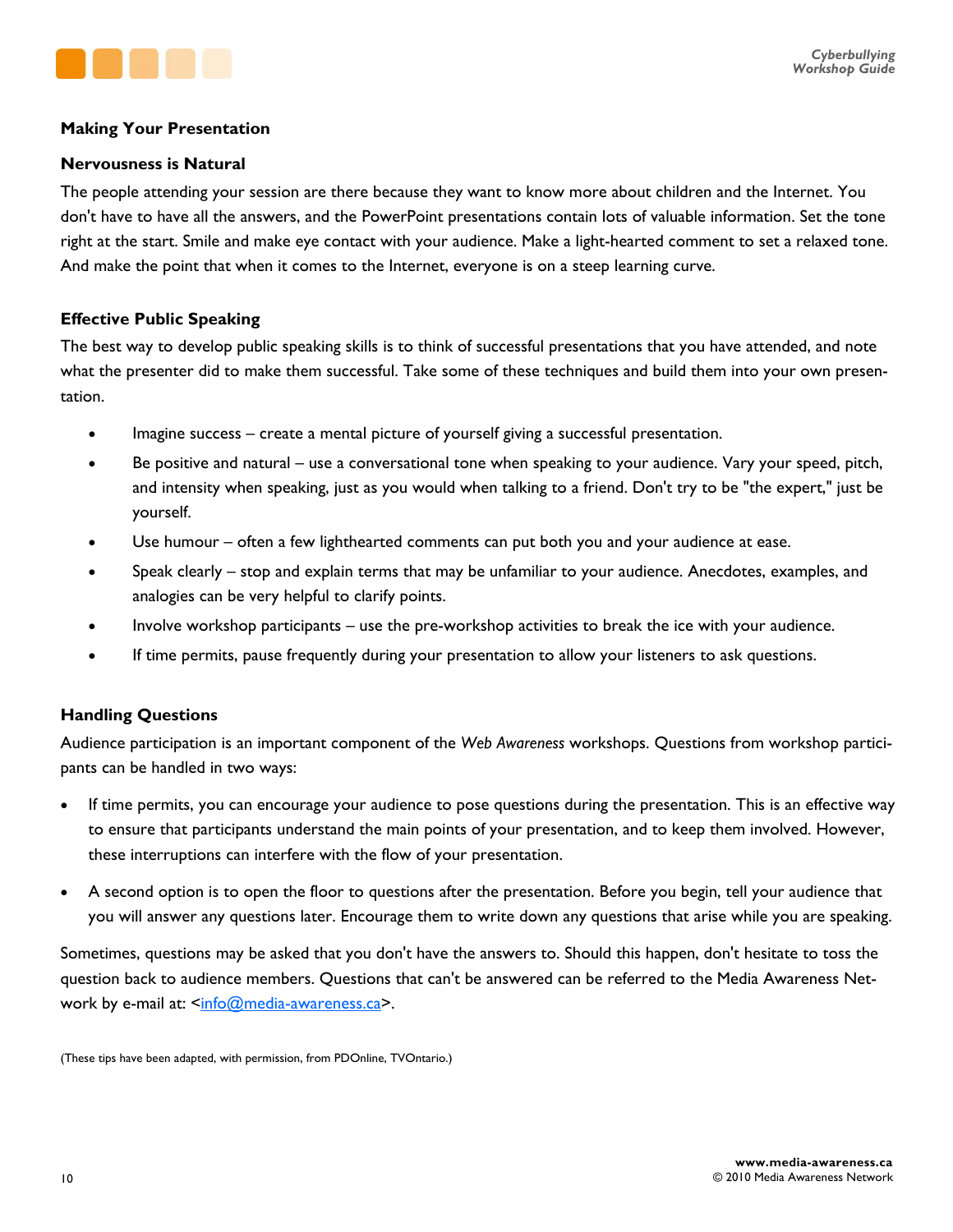

## **Handouts**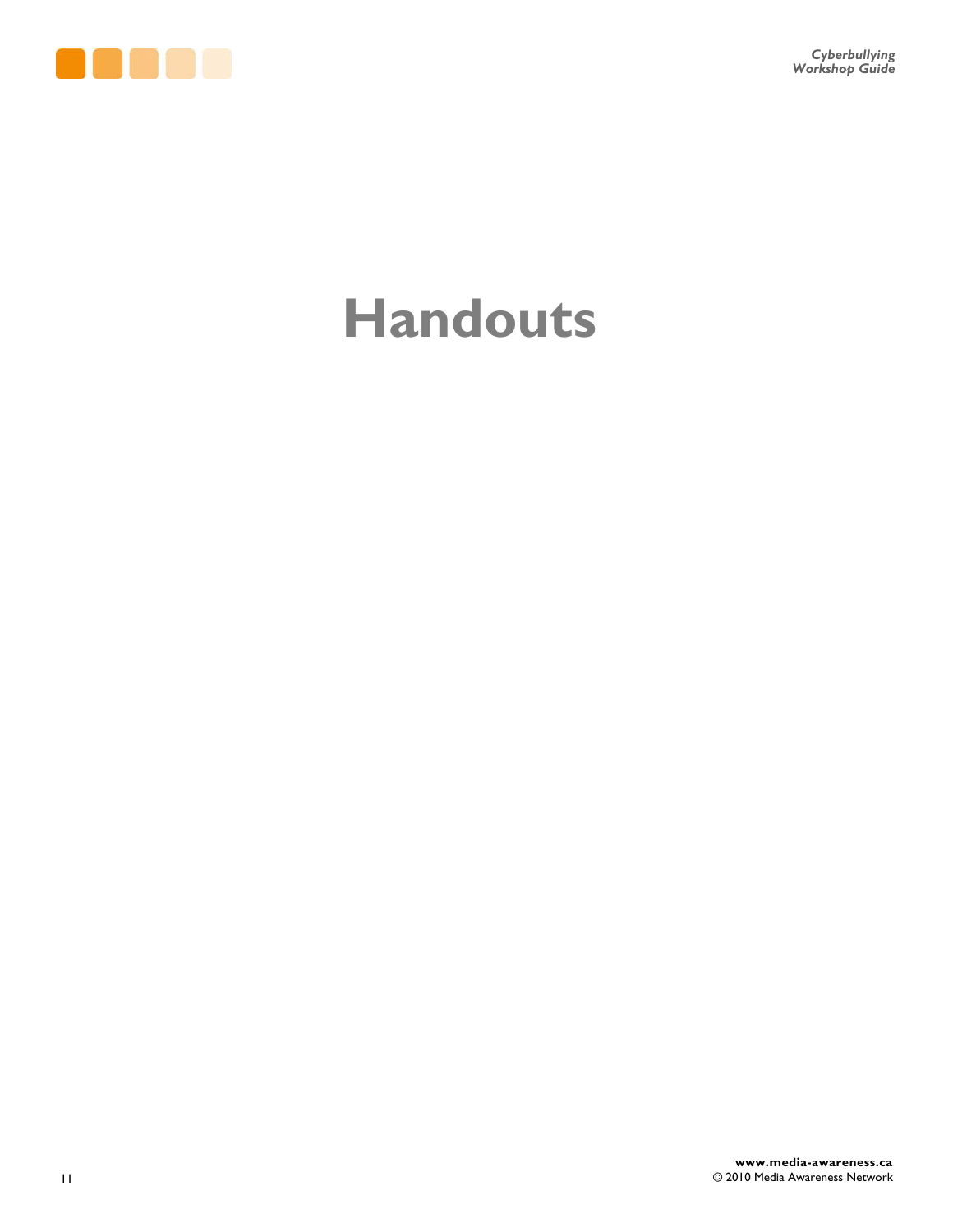

### *Cyberbullying* **Webography**

### **Media Awareness Network**

Media Awareness Network <http://www.media-awareness.ca/english/index.cfm>

Safe Passage (For Teachers) [http://www.media-awareness.ca/english/teachers/](http://www.media-awareness.ca/english/teachers/wa_teachers/safe_passage_teachers/index.cfm) wa\_teachers/safe\_passage\_teachers/index.cfm

Young Canadians in a Wired World – Phase II [http://www.media-awareness.ca/english/research/](http://www.media-awareness.ca/english/research/YCWW/phaseII/index.cfm) YCWW/phaseII/index.cfm

Classroom Resources to Counter Cyberbullying [http://www.media-awareness.ca/english/resources/](http://www.media-awareness.ca/english/resources/educational/lessons/cyberbullying.cfm) educational/lessons/cyberbullying.cfm

Jo Cool or Jo Fool [http://www.media-awareness.ca/english/games/](http://www.media-awareness.ca/english/games/jocool_jofool/index.cfm) jocool\_jofool/index.cfm

### **Sample Web Sites**

Facebook <http://www.facebook.com>

### **Anti-bullying Sites**

*For students:*

Kids Help Phone <http://kidshelpphone.ca/en>

Bullying.org <http://www.bullying.org>

Leave Out ViolencE (LOVE) <http://www.leaveoutviolence.com> CyberSense and Nonsense: The Second Adventure of the Three CyberPigs [http://www.media-awareness.ca/english/games/](http://www.media-awareness.ca/english/games/cybersense_nonsense/index.cfm) cybersense\_nonsense/index.cfm

Passport to the Internet: Student tutorial for Internet literacy (Grades 4-8) [http://www.media-awareness.ca/english/catalogue/](http://www.media-awareness.ca/english/catalogue/products/descriptions/passport.cfm) products/descriptions/passport.cfm

Be Web Aware <http://www.bewebaware.ca>

YouTube <http://www.youtube.com>

Stop Cyberbullying [http://www.stopcyberbullying.org/](http://www.stopcyberbullying.org)

Youth Canada Association's YOUCAN <http://www.youcan.ca>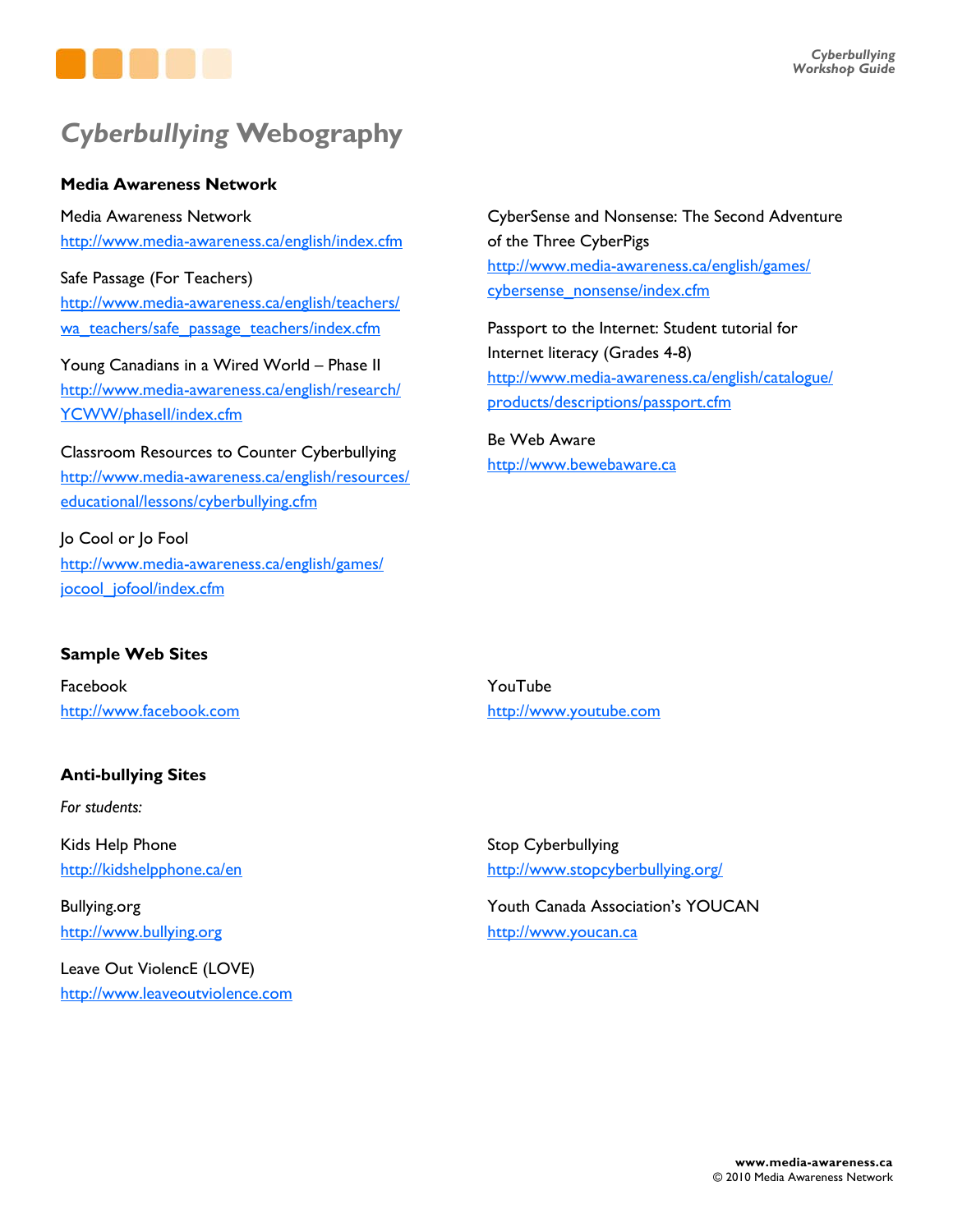

### **Anti-bullying Sites**

*For parents and teachers:*

Bully Beware Productions <http://www.bullybeware.com>

Centre for Safe and Responsible Internet Use <http://www.cyberbully.org>

Cyberbullying.ca <http://www.cyberbullying.ca> Cybertips for Teachers (Canadian Teachers' Federation) [http://www.ctf-fce.ca/publications/pd\\_newsletter/](http://www.ctf-fce.ca/publications/pd_newsletter/PD2008_Volume7-2English_Article9.pdf) PD2008\_Volume7-2English\_Article9.pdf

Promoting Relationships and Eliminating Violence Network (PREVNet) <http://prevnet.ca>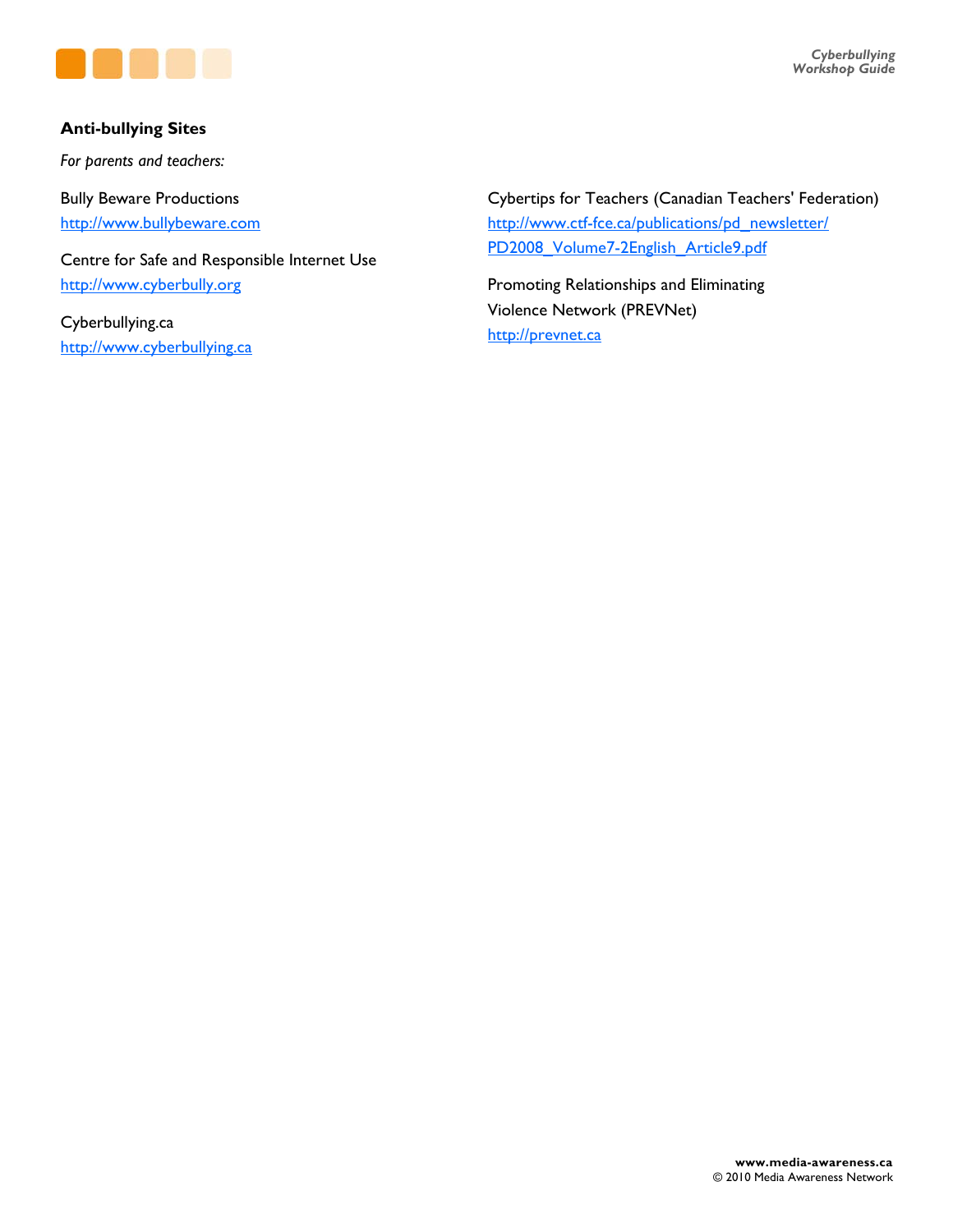

### **Cyberbullying Questionnaire**

| Ι.                                                                                                                            |                                                                      | Are you (check all that apply)                                        |        |               |  |  |  |  |  |
|-------------------------------------------------------------------------------------------------------------------------------|----------------------------------------------------------------------|-----------------------------------------------------------------------|--------|---------------|--|--|--|--|--|
|                                                                                                                               | 0                                                                    | A teacher or school staff member                                      | $\Box$ | A parent      |  |  |  |  |  |
|                                                                                                                               | $\Box$                                                               | A librarian                                                           | $\Box$ | A grandparent |  |  |  |  |  |
|                                                                                                                               | □                                                                    |                                                                       |        |               |  |  |  |  |  |
| 2.                                                                                                                            |                                                                      | Have you or your institution ever dealt with a case of cyberbullying? |        |               |  |  |  |  |  |
| 3.                                                                                                                            | How many cases are you aware of?                                     |                                                                       |        |               |  |  |  |  |  |
| 4.                                                                                                                            | Are you aware of any cases of cyberbullying against a teacher?       |                                                                       |        |               |  |  |  |  |  |
| To answer the following questions, consider the most recent case of cyberbullying you are aware of.<br>5.<br>Who reported it? |                                                                      |                                                                       |        |               |  |  |  |  |  |
|                                                                                                                               | □                                                                    | The target                                                            | $\Box$ | A witness     |  |  |  |  |  |
|                                                                                                                               | ⊓                                                                    | Other:                                                                |        |               |  |  |  |  |  |
| 6.                                                                                                                            | Did the target know who the perpetrator was?                         |                                                                       |        |               |  |  |  |  |  |
|                                                                                                                               | Yes, the perpetrator did not try to conceal his/her identity<br>l. I |                                                                       |        |               |  |  |  |  |  |
|                                                                                                                               | Yes, though the perpetrator tried to remain anonymous<br>H           |                                                                       |        |               |  |  |  |  |  |
|                                                                                                                               | No<br>$\Box$                                                         |                                                                       |        |               |  |  |  |  |  |
| 7.                                                                                                                            | Did the perpetrator and target know each other personally?           |                                                                       |        |               |  |  |  |  |  |
|                                                                                                                               | H                                                                    | At school                                                             |        |               |  |  |  |  |  |
|                                                                                                                               |                                                                      | Elsewhere                                                             |        |               |  |  |  |  |  |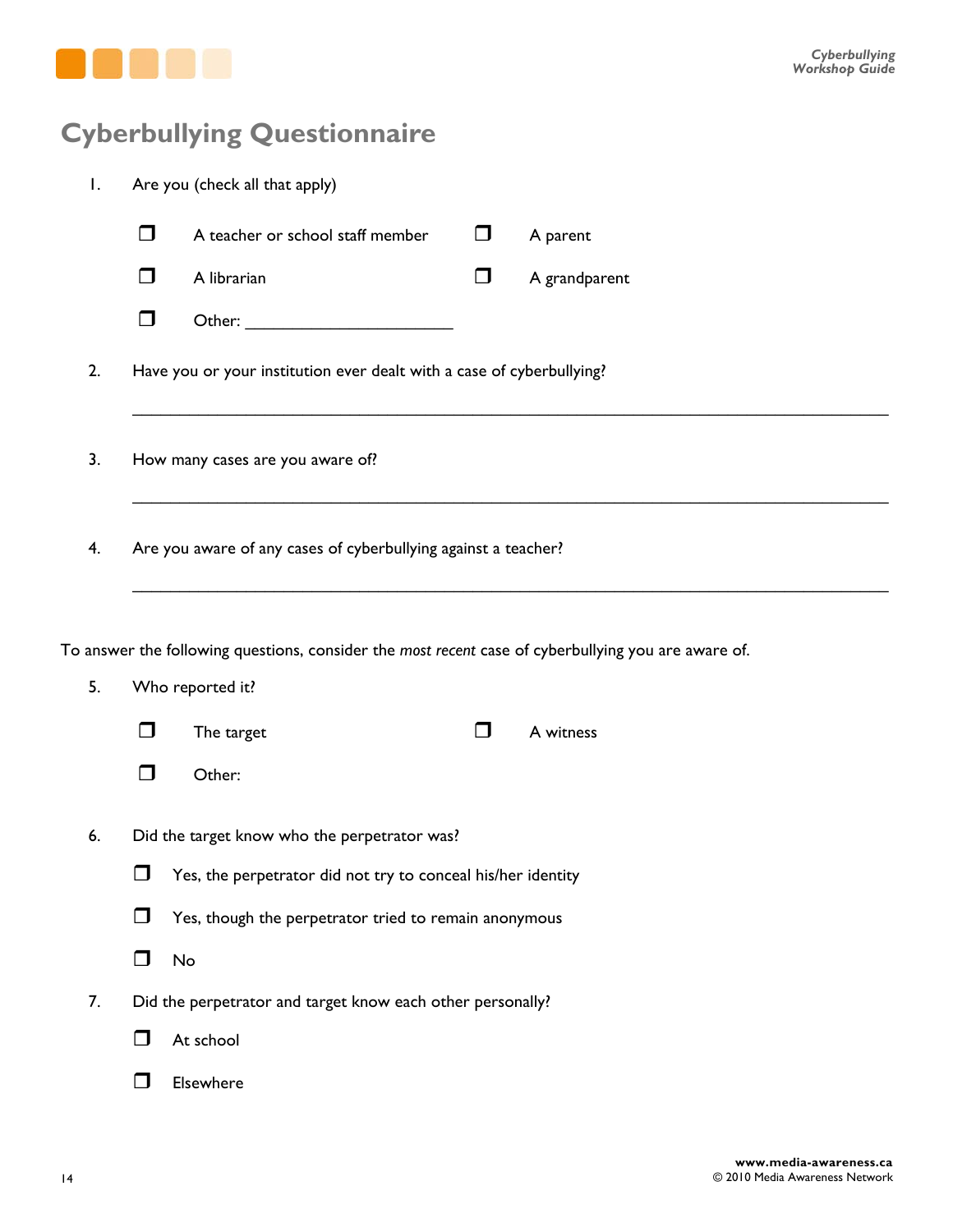

| 8.      | Did the bullying take place: (check all that apply)                  |                                                                                                                   |                    |        |                                                                    |                                 |  |  |  |
|---------|----------------------------------------------------------------------|-------------------------------------------------------------------------------------------------------------------|--------------------|--------|--------------------------------------------------------------------|---------------------------------|--|--|--|
|         | $\Box$                                                               | By computer                                                                                                       |                    | $\Box$ | At home                                                            |                                 |  |  |  |
|         | $\Box$                                                               | By cell phone                                                                                                     |                    | $\Box$ | At school                                                          |                                 |  |  |  |
| 9.      |                                                                      | What steps were taken to deal with the problem?                                                                   |                    |        |                                                                    |                                 |  |  |  |
|         | Expulsion of the perpetrator<br>ı.                                   |                                                                                                                   |                    |        |                                                                    |                                 |  |  |  |
|         | $\Box$                                                               | Meeting between those involved and school officials. (In this case, note who was involved on the<br>school side): |                    |        |                                                                    |                                 |  |  |  |
|         |                                                                      | $\Box$ Principal<br>Teacher(s)<br>⊔                                                                               | $\Box$ Perpetrator |        | Target<br>$\Box$ Perpetrator's parent(s) $\Box$ Target's parent(s) | Witness(es)<br>Others<br>$\Box$ |  |  |  |
| 10.     |                                                                      | Does your institution have a formal process for reporting cyberbullying? If yes, describe it briefly.             |                    |        |                                                                    |                                 |  |  |  |
| $\prod$ | Does your institution have a formal policy on cyberbullying?<br>Yes: |                                                                                                                   |                    |        |                                                                    |                                 |  |  |  |
|         | $\Box$                                                               | Education of staff through professional development                                                               |                    |        |                                                                    |                                 |  |  |  |
|         | $\Box$<br>Education of students (give details)                       |                                                                                                                   |                    |        |                                                                    |                                 |  |  |  |
|         | Education of parents (give details)                                  |                                                                                                                   |                    |        |                                                                    |                                 |  |  |  |
|         | $\mathbf{L}$                                                         | Not specifically, but we do have an anti-bullying program                                                         |                    |        |                                                                    |                                 |  |  |  |
|         |                                                                      | No                                                                                                                |                    |        |                                                                    |                                 |  |  |  |
|         |                                                                      | Don't know                                                                                                        |                    |        |                                                                    |                                 |  |  |  |
|         |                                                                      |                                                                                                                   |                    |        |                                                                    |                                 |  |  |  |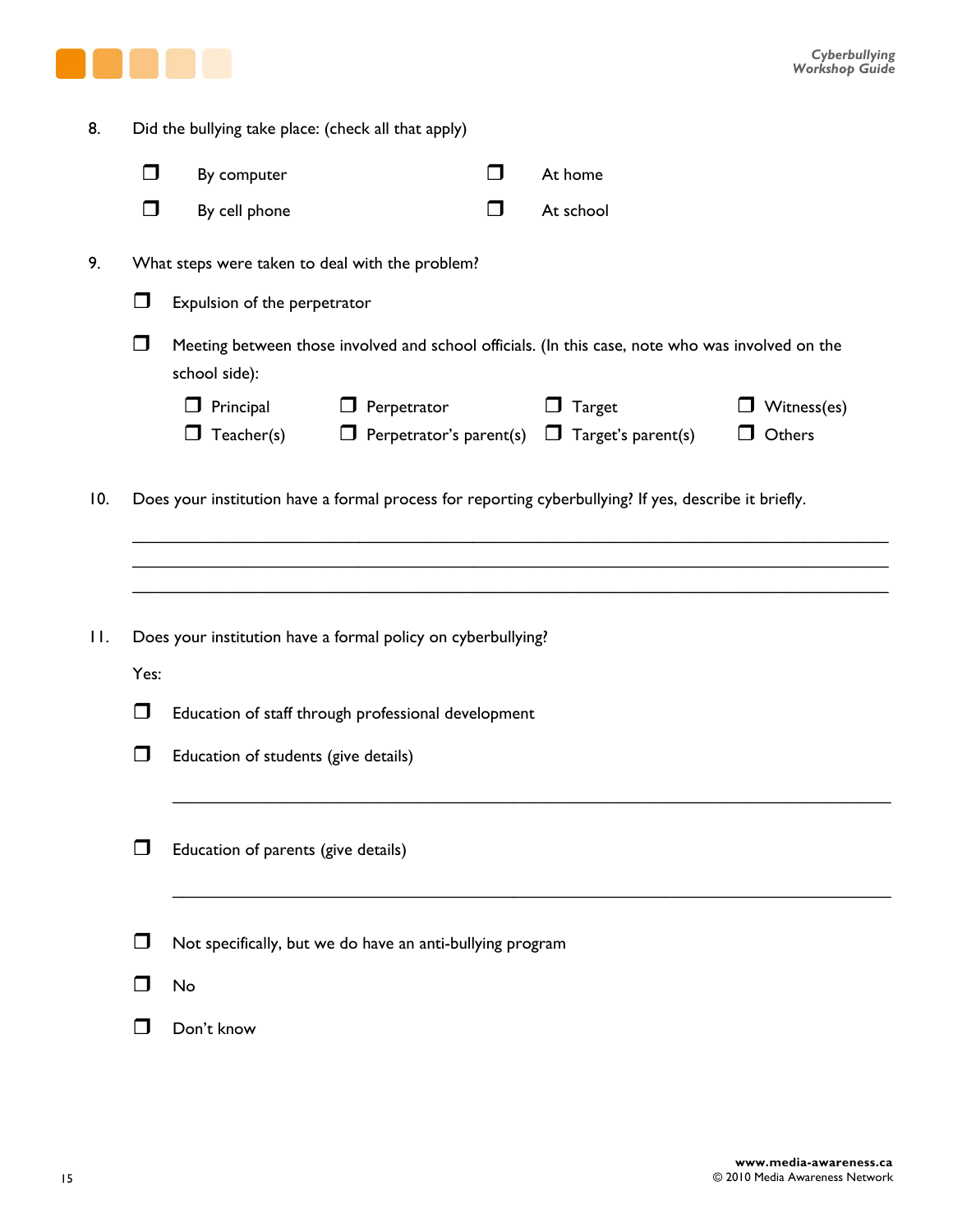

### **Cyberbullying Backgrounder**

### **What is Bullying?**

Bullying is a specific relationship characterized by recurrent abuse of power by a person (or group) over another person. Bullying is expressed differently depending on the age of the abuser.<sup>1</sup>

### **What is Cyberbullying?**

As its name implies, cyberbullying is bullying through an electronic medium such as a computer or cell phone.

### **Roles**

For the purposes of this document, those who are involved in cyberbullying are categorized as perpetrators, targets and bystanders.

**Perpetrators:** Although cyberbullying might appear to be simply another means used by "traditional" bullies to reach their target, the virtual attributes of the Internet have fostered a new type of bully: someone who capitalizes on online anonymity to initiate bullying behaviour.

Believing themselves to be anonymous, some young people feel free to commit acts online that they would never carry out in person. In addition, the frequency with which adolescents share online passwords provides perpetrators, when caught, with the ready excuse that someone else may have assumed their identity to send bullying messages.

In addition to anonymity, the absence of visual and auditory feedback online can also fuel hurtful behaviour. According to Nancy Willard, from the Responsible Netizen Institute, this type of technology can affect students' ethical behaviour because they are not fully aware of the impact of their actions on others. This lack of feedback reduces feelings of empathy or remorse. "When people use technology, there is a lack of tangible feedback about the consequences of actions on others".2

As such, students may write things online that they would never say in person because they feel removed from their own actions and from the person at the receiving end. As a student who participated in focus testing for Media Awareness Network's *Young Canadians in a Wired World* research commented:

*[With] the Internet, you can really get away with a lot more because I don't think a lot of people would have enough confidence to walk up to someone and be like, "I hate you, you're ugly." But over the Internet you don't really see their face or they don't see yours and you don't have to look in their eyes and see they're hurt.*

**Targets:** In this guide the term "target" is used instead of "victim." The term "victim" implies powerlessness and passivity, whereas "target" is considered to be more neutral.

Although there is no physical violence, cyberbullying may be more frightening to targets because there are, potentially, an unlimited number of witnesses. When perpetrators are anonymous, targets don't know which peers to watch out for or respond to, leading to feelings of helplessness. With no one to point to, targets may be less likely to file complaints.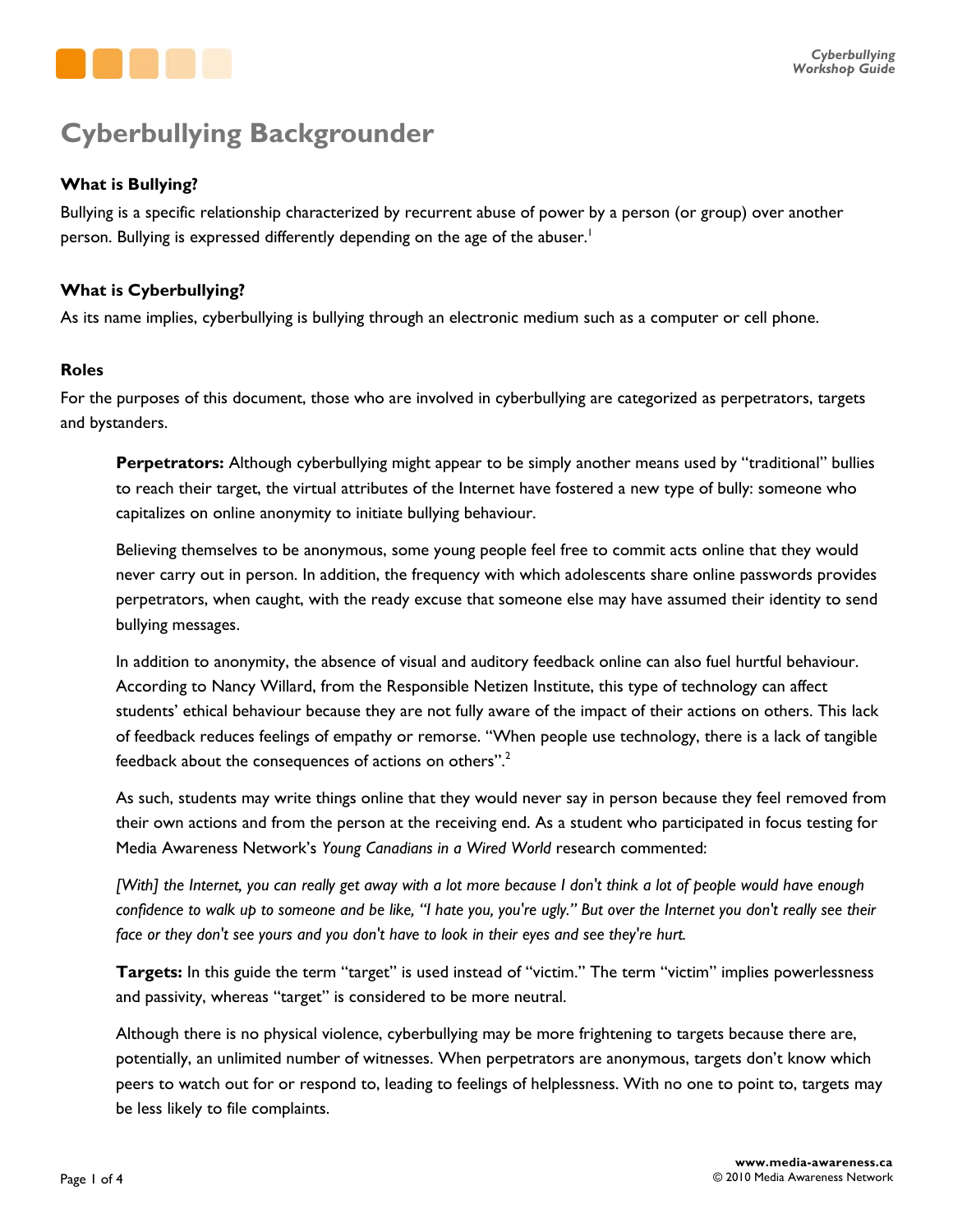

The targets' situation is compounded by the reality that the home, which traditionally offers respite from bullying, is no longer safe, with cyberbullying continuing on the home computer.

**Bystanders:** This important group forms the social consensus for bullying behaviour online and offline. In a study of 2,095 students conducted by the Faculty of Social Work at the University of Toronto in March 2008, 28 per cent reported having witnessed cyberbullying. Of this percentage:

- 9 per cent became involved in the bullying behaviour
- 32 per cent watched but didn't participate
- 14 per cent voiced their objection to the person doing the bullying
- 21 per cent tried to stop the bully
- 11 per cent left the online environment
- 7 per cent tried to befriend the bully, and
- $\overline{7}$  per cent reported the bully to someone who could help.<sup>3</sup>

In general, the longer the bullying persists, the more likely it is that the number of witnesses who are willing to join in will increase.<sup>4</sup>

### **Online Methods of Cyberbullying**

There are several ways that young people bully others online. They may send e-mails or instant messages containing insults or threats directly to a person. They may also spread hateful comments about a person to others through email, instant messaging or postings on Web sites and online diaries (blogs). Or they may steal passwords to e-mail or instant messaging accounts belonging to other youth and send out threatening e-mails or instant messages under an assumed identity. It's not unknown for technically savvy kids to build password-protected Web sites to target specific students or teachers.

Increasing numbers of children and youth are being bullied through text messaging with cell phones. The use of cell phones is challenging the ability of adults to monitor and guide children because, unlike a computer placed in a public area of a home, school or library, mobiles are personal, private, connected – and always accessible. Kids tend to keep their phones turned on at all times, meaning that bullies can harass victims at school or even in their own bedrooms.

Built-in digital cameras in cell phones add a new dimension to the problem. In one case students used a camera-enabled cell phone to take a photo of an overweight classmate in the shower after gym. The picture was distributed throughout the school e-mail list within minutes.

Schools are struggling to address the issue of cyberbullying among students, especially when it occurs outside of school. When real-world bullying occurs in a schoolyard or classroom, teachers are often able to intervene, but online bullying takes place off the radar screen of adults, making it difficult to detect in schools and impossible to monitor off school property.

One-third of young people surveyed said they had been targets of cyberbullying.

(Source: Lenhart, A. *Data Memo: Cyberbullying and Online Teens*, Pew Internet & American Life Project, June 27, 2007.)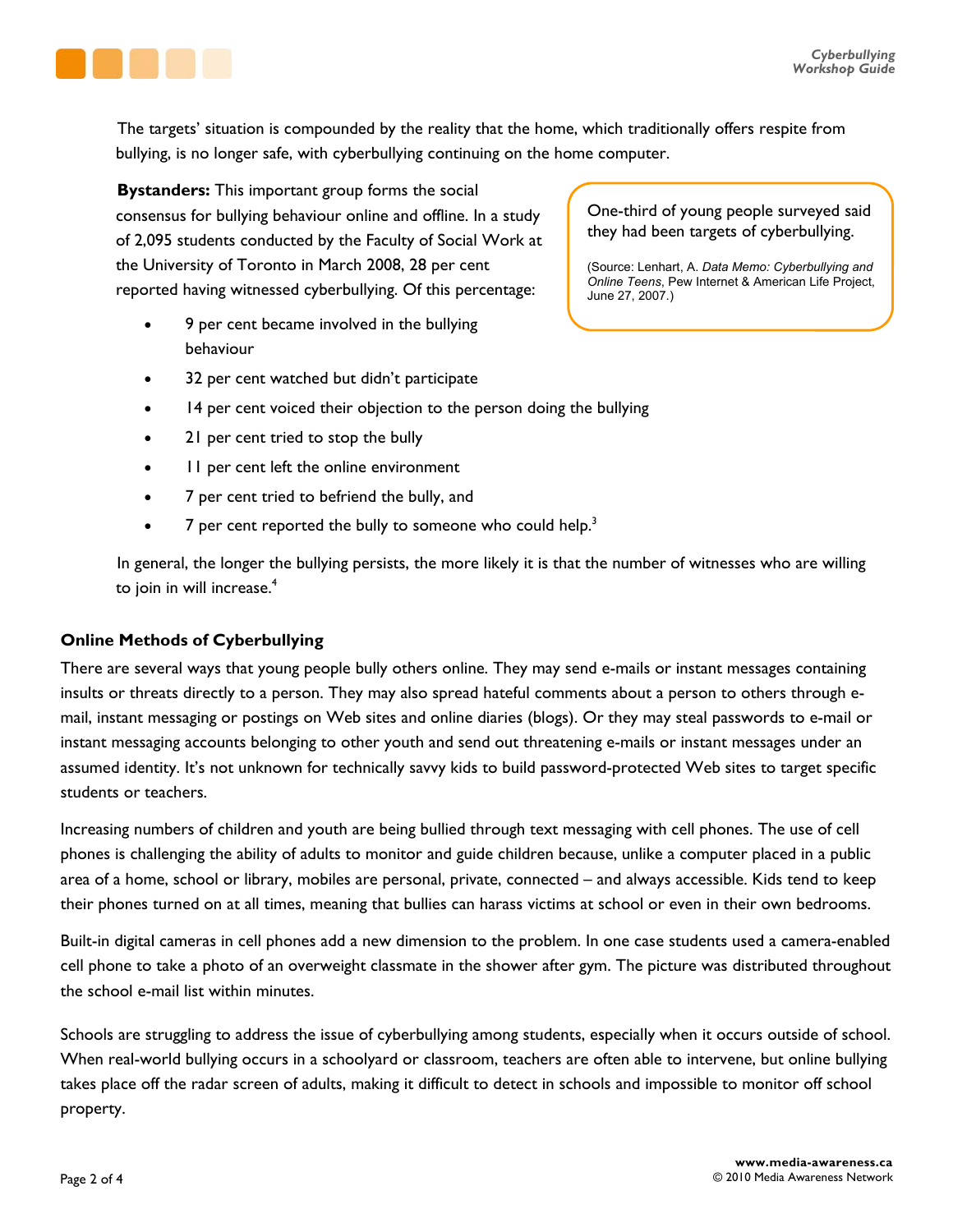

### **The Extent of the Problem**

The Pew Report *Cyberbullying and Online Teens* (2007) reports that "about one-third (32%) of all teenagers who use the Internet say they have been targets of a range of annoying and potentially menacing online activities, such as receiving threatening messages; having their private e-mails or text messages forwarded without consent; having an embarrassing picture posted without permission; or having rumours about them spread online."5 As well, 38 per cent of girls reported having been bullied online, compared to 26 per cent of boys. The group reporting the highest rate of cyberbullying was girls 15 to 17 years of age, at 41 per cent.<sup>6</sup>

In Canada, in its 2007 poll on the state of the teaching profession, Ontario's College of Teachers found 84 per cent of respondents report having been targets of cyberbullying by their students (a figure that rises to 93 per cent for Frenchlanguage teachers). On the other hand, a 2008 report sponsored by the Centrale des Syndicats du Quebec found that only five per cent of 1200 teachers surveyed had been victims of cyberbullying since they began teaching. Without more comprehensive data, we can only say that the truth probably lies somewhere between those two figures.

### **Cyberbullying and the Law**

Young people should be aware that some forms of online bullying are considered criminal acts. Under the *Criminal Code of Canada*, it is a crime to communicate repeatedly with someone if your communication causes them to fear for their own safety or the safety of others. It's also a crime to publish a "defamatory libel" – writing something that is designed to insult a person or is likely to injure a person's reputation by exposing him or her to hatred, contempt or ridicule.

A cyberbully may also be violating the *Canadian Human Rights Act* if he or she spreads hate or discrimination based on race, national or ethnic origin, colour, religion, age, sex, sexual orientation, marital status, family status or disability.

### **The Role of the School**

Most bullying relationships begin at school and, therefore, cyberbullying has a direct negative impact on the atmosphere at school or in the classroom. In her 2004 *Educator's Guide to Cyber Bullying*, Nancy Willard recommends schools develop a comprehensive approach to address cyberbullying that includes:

- engaging in participatory planning that involves current school-based programs (such as safe schools initiatives) and non-school participants – police, parents and community groups and social agencies
- conducting a needs assessment
- ensuring that an effective anti-bullying program is in place
- reviewing existing policies and procedures (update school bullying policies to include harassment perpetrated with mobile and Internet technology, and computer Acceptable Use Policies (AUPs) to specifically prohibit using the Internet for bullying)
- conducting professional development
- providing parent education (organize parent education nights and workshops)
- providing student education (integrate anti-bullying and cyberbullying education into existing curriculum, so it is not another 'add on')
- evaluating the program to determine its effectiveness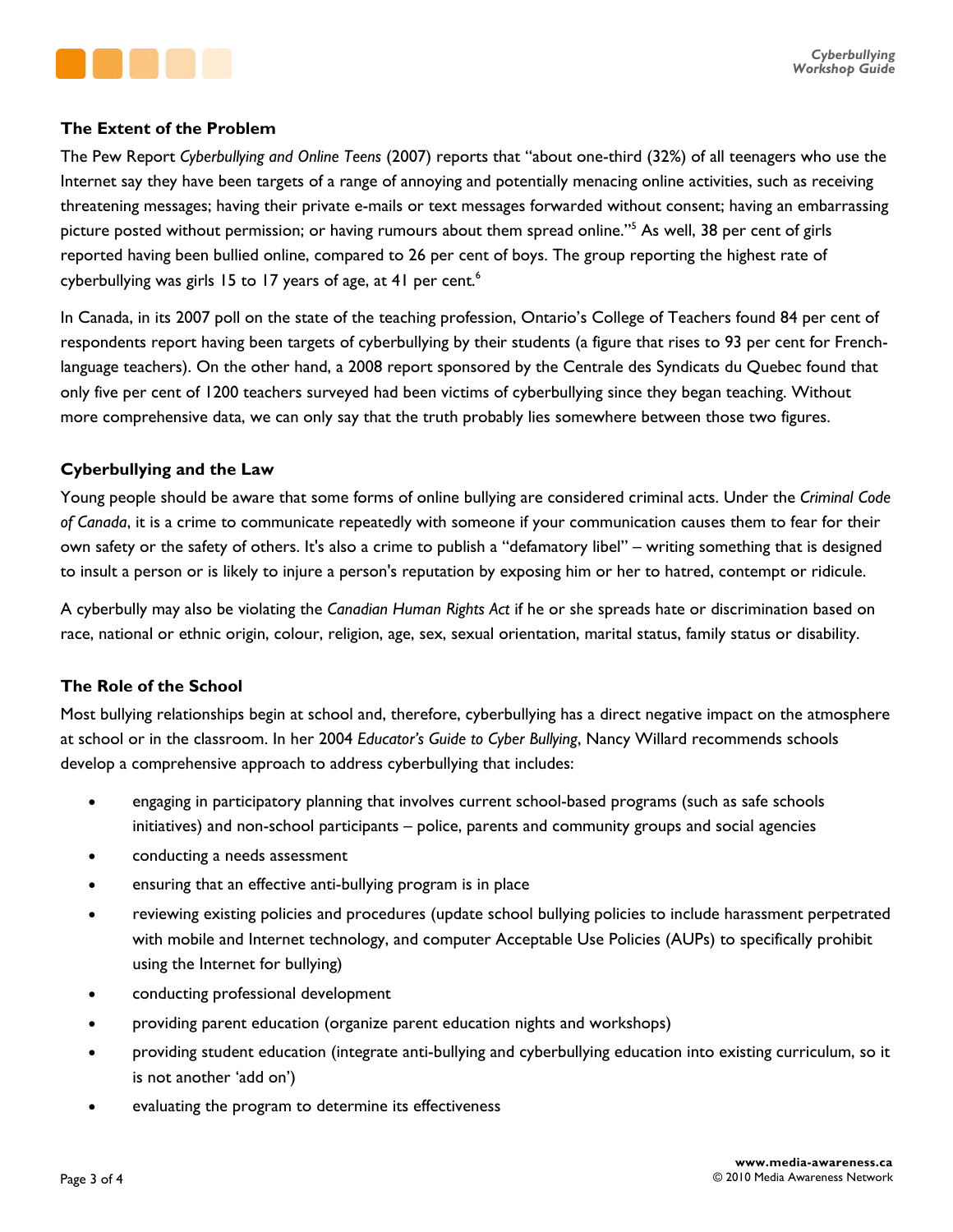

Dr. Shaheen Shariff at McGill University emphasizes that schools have a responsibility "to adapt to a rapidly evolving technological society, address emerging challenges, and guide children to become civic-minded individuals."7 According to Shariff, schools must support a preventive approach to cyberbullying in order to promote equal opportunity learning. A reactive approach (where, for example, cyberbullies are suspended) weakens learning.<sup>8</sup>

In the classroom, teachers can create an environment of inclusiveness in which every student is valued by:

- examining their own attitudes and demonstrating a respectful attitude towards all students and other staff
- intervening whenever a child is being bullied this includes speaking out if they see other teachers exhibiting aggressive or demeaning behaviour towards a student
- seeking out shy, marginalized students and encouraging their involvement in the classroom by promoting any special talents they have
- encouraging healthy relationships by integrating strategies for discouraging bullying into classroom activities

The Canadian Teachers' Federation has developed a guide *CyberTips for Teachers* that can be viewed or downloaded at: [http://www.ctf-fce.ca/publications/pd\\_newsletter/PD2008\\_Volume7-2English\\_Article9.pdf.](http://www.ctf-fce.ca/publications/pd_newsletter/PD2008_Volume7-2English_Article9.pdf) 

Developing a sense of *control*, a belief in one's ability to take charge of the controllable aspects of a situation and influence a more positive outcome, can make a difference in helping young people build resiliency toward and take charge of bullying situations.<sup>9</sup> Adults can help young people deal with bullying, wherever it is encountered, by encouraging them, as a community, to develop and agree to uphold codes of conduct. Adults can also provide young people with support and tools to actively address bullying behaviour.

\_\_\_\_\_\_\_\_\_\_\_\_\_\_\_\_\_\_\_\_\_\_\_\_\_\_\_\_\_\_\_\_\_\_\_\_\_\_\_\_\_\_\_\_\_\_\_\_\_\_\_

<sup>1</sup> Jaanen, J. and S. Graham, eds., Peer Harassment in School: The Plight of the Vulnerable and Victimized. London: Guilford Press, 2001.

Willard, N., "Fostering Responsible Online Behaviour (Part 1)." For The Cybercitizen Awareness Program: *Guidance Channel Ezine,* June 2007. [<www.guidancechannel.com/default.aspx?index=480>](http://www.guidancechannel.com/default.aspx?index=480) 

<sup>&</sup>lt;sup>3</sup> Mishna, F., Cyber Bullying Report. Faculty of Social Work, University of Toronto, March 2008.

<sup>&</sup>lt;sup>4</sup> Shariff, S. and R. Gouin, "Cyberdilemmas: Gendered Hierarchies, Free Expression and Cyber-safety in Schools." Presented at Safety and *Security in a Networked World: Balancing Cyber-Rights and Responsibilities*, Oxford Internet Institute Conference, Oxford, U.K., 2005.

 $^5$  Lenhart,, A. "Data Memo: Cyberbullying and Online Teens." Pew Internet & American Life Project, June 27, 2007. [<http://www.pewinternet.org/~/media/Files/Reports/2007/PIP%20Cyberbullying%20Memo.pdf.pdf>](http://www.pewinternet.org/~/media/Files/Reports/2007/PIP%20Cyberbullying%20Memo.pdf.pdf)

<sup>6</sup> Ibid.

 $<sup>7</sup>$  Shariff, S. and R. Gouin (2005).</sup>

<sup>8</sup> Shariff, S. and L. Johnny, "Cyber-libel and cyber-bullying: Can Schools Protect Student Reputations and Free-expression in Virtual Environments?", *Education & Law Journal*, 16 (2007), pp. 307-42.

<sup>9</sup> Pearson, J. and D. Kordich Hall, "Reaching IN … Reaching Out Resiliency Guidebook." *Child & Family Partnership*, 2006, p. 5. [<http://www.reachinginreachingout.com/documents/Guidebook%20-%20Guide2.pdf>](http://www.reachinginreachingout.com/documents/Guidebook%20-%20Guide2.pdf)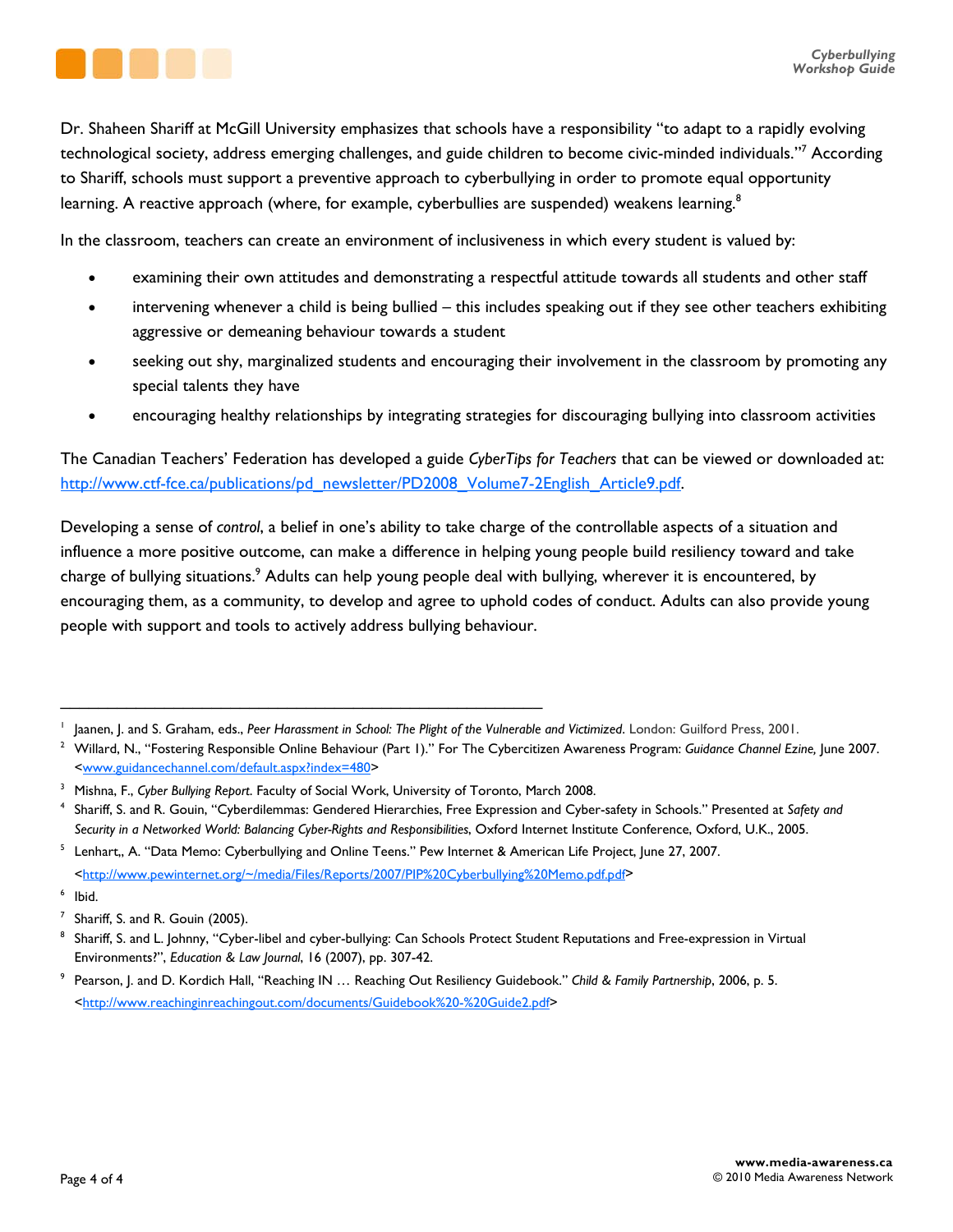

### **Cyberbullying School Response: Proactive and Reactive**



© 2007 Shaheen Shariff, PhD., McGill University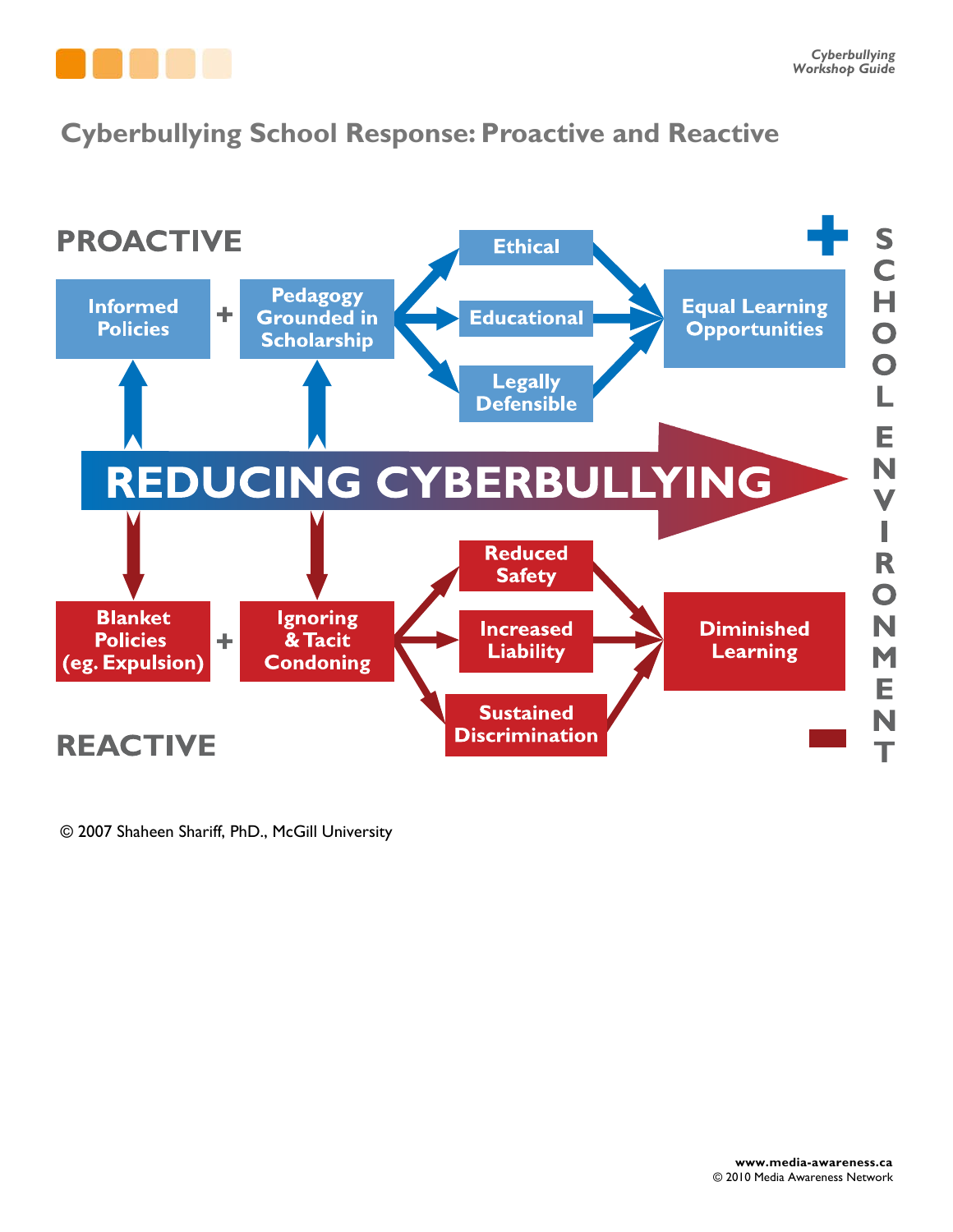

### **Tracking and Recording Cyberbullying**

Cyberbullying differs from whispered threats in that it leaves a trail of evidence that can be used to trace and track down perpetrators. This kind of tangible proof becomes very important if you need to turn to the police for help.

### **E-mail Headers**

If harassment occurs through e-mail, messages can be traced and used as evidence. E-mail headers contain information that will enable an Internet service provider (ISP) to trace the sender.

- x To view entire headers in Hotmail, sign in to your account, click on *Options* and click on *Mail* for mail options. Click on *Mail Display Headings* and select *Advanced* under the sub-heading *Message Headers* to set the headers to read all of the header information.
- x To display header information in Microsoft Outlook, double-click on the e-mail to open it, click on *View* and select *Options*. The *Message Options* window opens and at the bottom of the window, under the sub-heading *Internet Headers* appears all the information that will enable an ISP to trace the sender.

### **Instant Messenger**

A good strategy with MSN Messenger is to set-up the preferences so the software will keep a record of all conversations. To set this option, open the application, pull down the *Tools* menu and click on *Options*. Click on the *Messages* tab*.* To ensure that *Chat Logs* are being saved, click the box that says *Automatically keep a record of my conversations* under *Message History*. The default location to access these files is usually: C:\My Documents\My Chat Logs.

### **Screen Grabs**

To capture an image, such as harassment in the form of a Web site, perform a screen grab. A screen grab is essentially a photograph of what is displayed on your monitor.

- x On a PC platform, press the *Print Screen* key on your keyboard (on most keyboards this is an *Alt* function so you will need to press the *Alt* key as well). Next, open any photo-editing application, such as Paint, which is included with all computers running Windows. Perform a *paste* and save your file. Screen grabs can also be pasted into other Microsoft Office programs such as Word or Outlook.
- x On a Mac platform, press (in unison) the keys *Shift*, *Apple* and *3* on your keyboard. The screen grab is saved on your desktop as an image file that can viewed in any image viewer.

### **Cell Phones/Text Messaging**

Harassment by cell phone can be documented by recording the date, time, and description of each call and saving the messages. This information is essential in helping the police and the cell phone service providers investigate the harassment. You can record voice messages onto another recording device as well as photograph the caller ID in case this information elapses or is erased. If the harassment persists and is threatening, you can trace the caller using the Call Trace service from your phone service provider. This service will work on blocked numbers. However, if people use Web sites to send anonymous text messages they cannot be traced in the same way a message from another cell phone can be.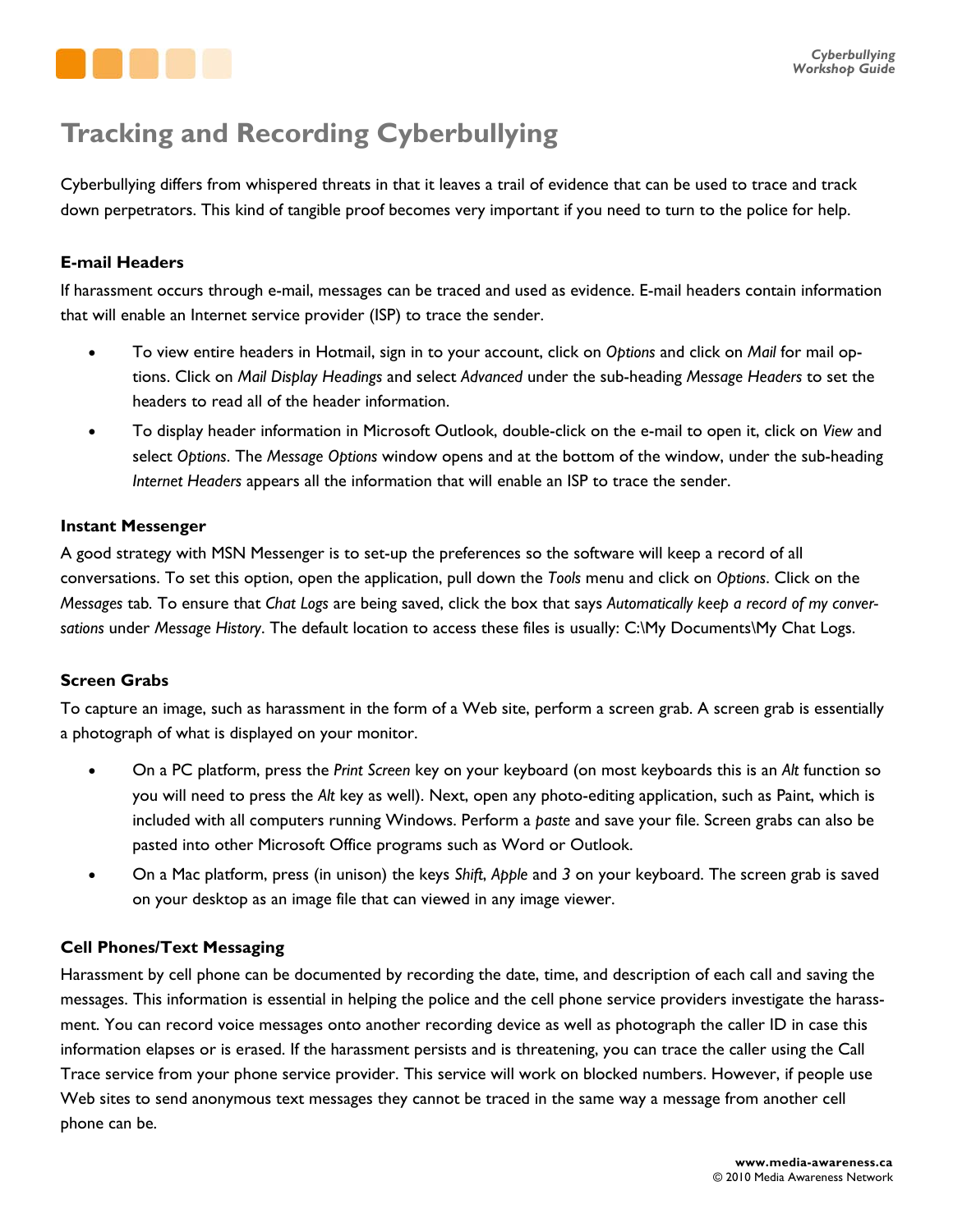

### **Taking Action on Cyberbullying**

### **What Students Can Do**

Because most incidents of bullying occur off adults' radar screens, it's important that young people learn to act responsibly, protect themselves and respond to cyberbullying when they encounter it. They should:

- think before they act. The immediacy of Internet communication means conversations can quickly spiral out of control. Once something has been sent, there is no taking it back, and, unlike a verbal message, a written message is permanent and therefore more powerful.
- avoid getting in any kind of confrontation online, particularly with people they don't know.
- never post or say anything on the Internet they wouldn't want the whole world to read.
- guard their contact information. Don't give strangers their cell phone number, e-mail address or instant messaging information.
- not share passwords for instant messaging, e-mail or social networking site profiles with their friends. In Media Awareness Network's 2005 student survey, almost 50 per cent of girls said they share their passwords with their friends.
- take a stand against cyberbullying. They should speak out whenever they see someone being mean to another person online. Most kids respond better to criticism from their peers than to disapproval from adults.
- not open e-mail or instant messages from strangers.

(For tips on how to respond when a cyberbullying incident has taken place see the *Four Steps to Stop Cyberbullying*  handout.)

### **What Parents Can Do**

Because most Internet activity takes place in the home, parents need to become more aware and involved in their kids' online activities. Parents should:

- **•** encourage kids to develop their own moral code so they will *choose* to behave ethically online.
- establish rules about appropriate Internet use. Media Awareness Network's research showed that the existence of Internet rules makes a considerable difference in kids' online behaviour.
- encourage their child to come to them if anything happens online that makes him or her feel uncomfortable or threatened. Many kids don't turn to their parents for help because they're afraid their parents will "freak out" and take their Internet access away.
- watch out for signs that their child may be a victim of cyberbullying. Reluctance to use the computer or to go to school, anxiety and emotional distress, withdrawal from friends and unusual activities could be indications.
- report cyberbullying to the local police. The perpetrator may be breaking the law.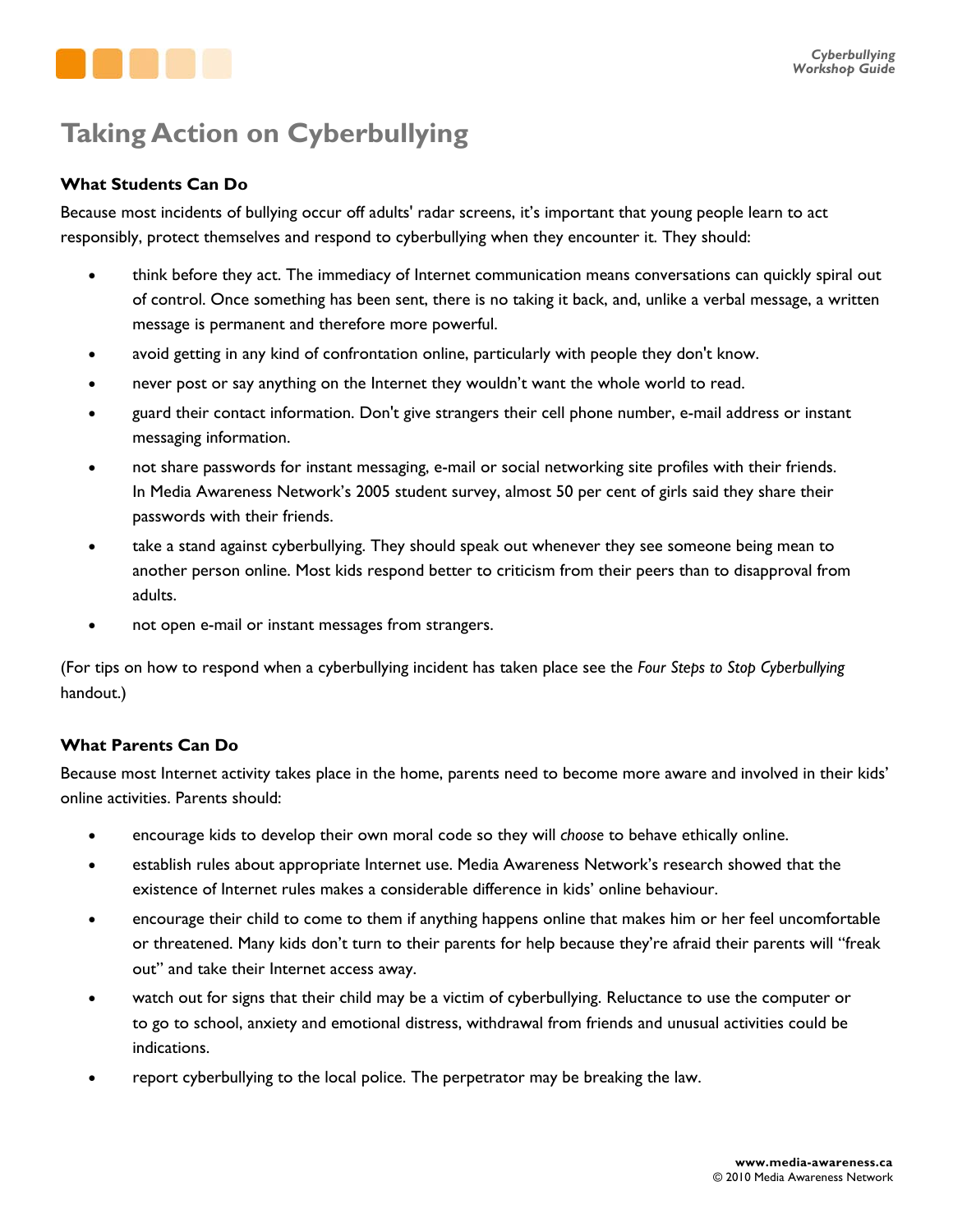

- meet with school officials if their child is being bullied by a peer at school.
- file a complaint:
	- For bullying using e-mail or instant messaging (IM), contact the Internet Service Provider (ISP) of the perpetrator at <contact@ispname> or <abuse@ispname>. Forward offending e-mails or IM message logs to the ISP with your complaint.
	- For bullying material posted on a Web site, use the *Contact Us* section of the site and ask to have the material removed.
	- For bullying through a cell phone, have the service provider trace the call and contact the perpetrator's service provider.

### **What Schools and Teachers Can Do**

Schools need to find the balance between encouraging freedom of expression and creating an environment in which students feel safe and are free from harassment. The best approach is a proactive and preventive one.

- x In her 2004 *Educator's Guide to Cyberbullying*, Nancy Willard recommends that schools develop a comprehensive approach to address cyberbullying that includes:
	- engaging in participatory planning that involves current school-based programs (such as safe schools initiatives) and non-school participants – police, parents and community groups and social agencies.
	- conducting a needs assessment.
	- ensuring that an effective anti-bullying program is in place.
	- reviewing and updating existing policies and procedures to include cyberbullying. Bullying policy should include cyberbullying both *on* and *off* school property, and computer Acceptable Use Policy (AUP) should specifically prohibit using the Internet for bullying.
	- conducting professional development for teachers.
	- providing parent education (organize parent education nights and workshops).
	- providing student education (integrate anti-bullying and cyberbullying education into existing curriculum, so it is not another 'add on').
	- evaluating the anti-bullying program to determine its effectiveness.

In the classroom, teachers can create an environment of inclusiveness in which every student is valued. Teachers should:

- examine their own attitudes and demonstrate a respectful attitude towards all students and other staff.
- intervene whenever a child is being bullied this includes speaking out if they see other teachers exhibiting aggressive or demeaning behaviour towards a student.
- seek out shy, marginalized students and encourage their involvement in the classroom by promoting any special talents they have.
- encourage healthy relationships by integrating strategies for discouraging bullying into classroom activities.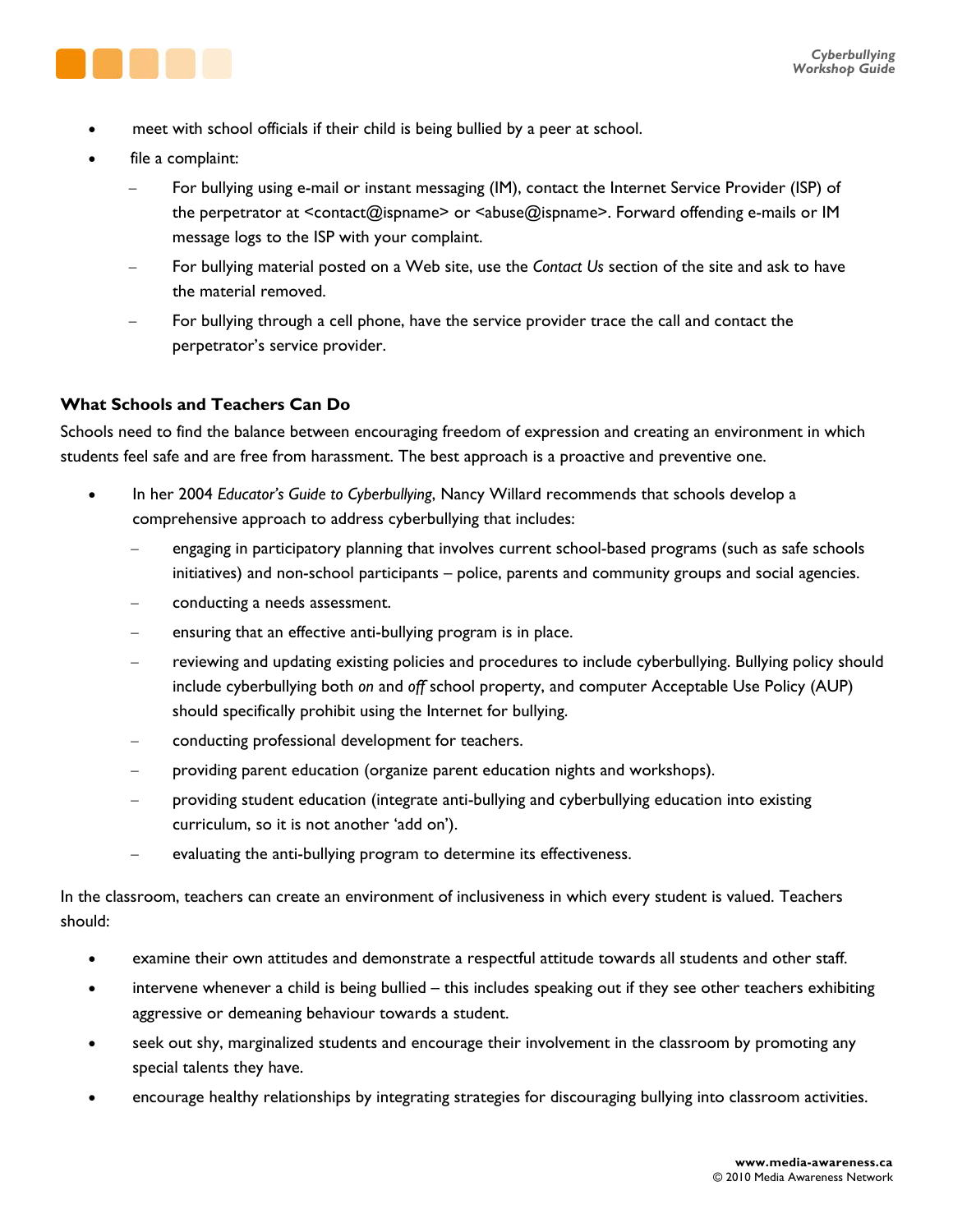

## FOUR STEPS TO STOP CYBERBU

**Stop:** Don't try to reason or talk to someone who is bullying you.





Save any instant messages or e-mails you receive from the bully, or capture any comments that have been posted on the Web.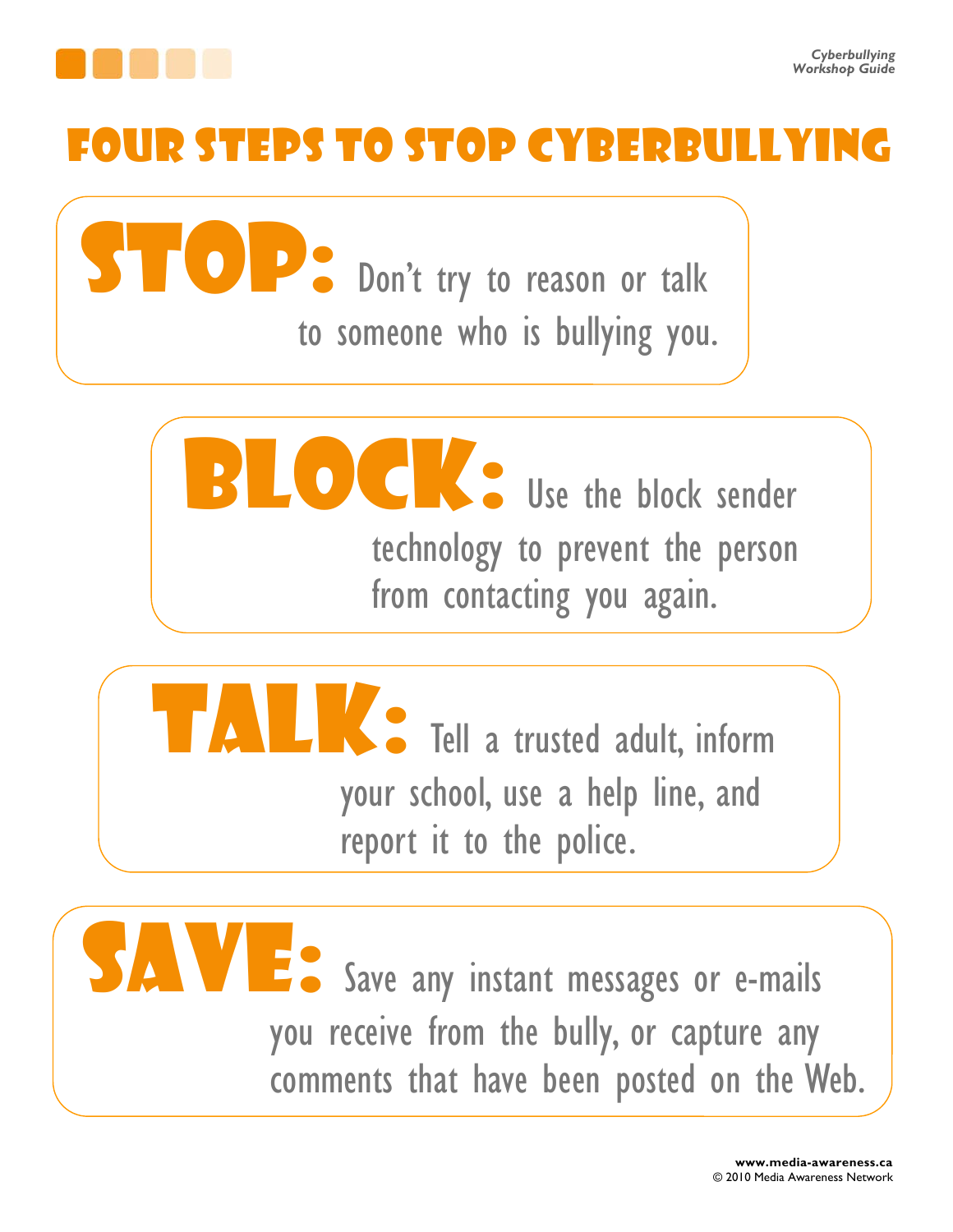

### **Classroom Resources to Counter Cyberbullying**

### **Lessons on Cyberbullying for Grades 5-12**

*Cyberbullying: Encouraging ethical online behaviour* is a national education program produced by Media Awareness Network (MNet). Comprising six classroom-ready lesson plans, this program is designed to help students think critically about the ethical and legal implications of online bullying and the importance of respectful and positive online communications.

Intended to support and enhance school-based anti-bullying and empathy building programs, each lesson offers a combination of discussion guides, background information, activities and examples. The lesson series is available for free on MNet's Web



site at [http://www.media-awareness.ca/english/resources/educational/lessons/cyberbullying.cfm.](http://www.media-awareness.ca/english/resources/educational/lessons/cyberbullying.cfm)

### **Cyberbulling – Background**

The Internet has created a whole new world of social communications for young people who are using e-mail, social networking Web sites, instant messaging, chat rooms and text messaging to stay in touch with friends and make new ones. While most interactions are positive, some young people are using these communication tools to antagonize and intimidate others.

School administrators and teachers are struggling to address cyberbullying with students. When physical or verbal bullying occurs in a schoolyard or classroom, teachers are often able to intervene, but online bullying takes place off the radar screen of adults, making it difficult to detect in schools and impossible to monitor off school property. Despite this, schools are increasingly being expected to proactively address issues relating to cyberbullying through preventive approaches that include developing informed policies and providing pedagogy that is grounded in scholarship.

### **Series Overview**

- *Introduction to Cyberbullying: Avatars and Identity (Grades 5-6)*
- x *Understanding Cyberbullying Virtual vs. Physical Worlds* (Grades 7-8)
- x *Cyberbullying and the Law* (Two lessons: Grades 7-8 and Grades 9-12)
- x *Cyberbullying and Civic Participation* (Grades 7-8)
- x *Promoting Ethical Behaviour Online: Our Values and Ethics* (Grades 7-9)

### **Cyberbullying Lesson Partners**

The lesson series *Cyberbullying: Encouraging ethical online behaviour* was produced with support from:

- Government of Canada
- Canadian Teachers' Federation
- Dr. Shaheen Shariff, Faculty of Education, McGill University
- Red Cross RespectEd Program